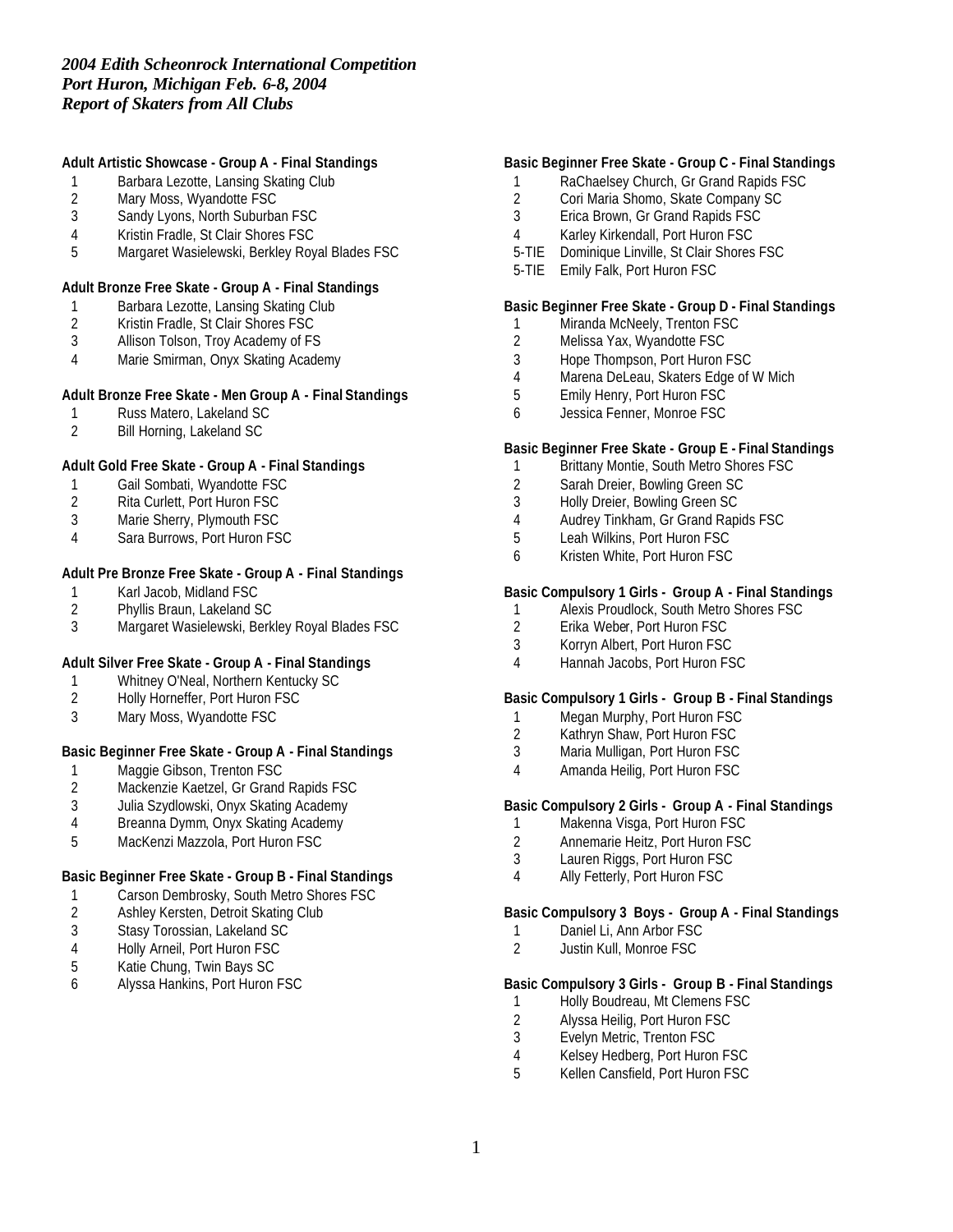## **Basic Compulsory 3 Girls - Group C - Final Standings**

- 1 Emily Falk, Port Huron FSC<br>2 Veronica Heitz, Port Huron F
- 2 Veronica Heitz, Port Huron FSC<br>3 Merissa McTaggart, Port Huron
- Merissa McTaggart, Port Huron FSC
- 4 Jaclynn Rumenapp, Port Huron FSC
- 5 Jane Rapley, Port Huron FSC
- 6 Shannon Murray, Port Huron FSC

#### **Basic Compulsory 4 Girls - Group A - Final Standings**

- 1 Rachael Durphey, Port Huron FSC
- 2 Jordan Thayer, Mt Clemens FSC
- 3 Alexandria Robinson, Monroe FSC
- 4 MacKenzi Mazzola, Port Huron FSC
- 5 Dominique Cousino, Monroe FSC

## **Basic Compulsory 5 Girls - Group A - Final Standings**

- 1 Brooke Ulmer, Port Huron FSC<br>2 Emily Cain, Twin Bays SC
- 2 Emily Cain, Twin Bays SC
- 3 Brittany Dymm, Onyx Skating Academy
- 4 Sophia Hoffacker, Skate Sarnia

## **Basic Compulsory 6 Girls - Group A - Final Standings**

- 1 Kelli O'Bryan, Bowling Green SC<br>2 Maria Rathsack, Port Huron FSC
- Maria Rathsack, Port Huron FSC
- 3 Siarra Louks, Port Huron FSC

## **Basic Compulsory 6 Girls - Group B - Final Standings**

- 1 Amy Zimmer, Port Huron FSC
- 2 Isabella Badalament, Onyx Skating Academy<br>3 Janelle Ainsworth. Port Huron FSC
- 3 Janelle Ainsworth, Port Huron FSC
- 4 Ashley Schrader, Port Huron FSC

## **Basic Compulsory 8 Girls - Group A - Final Standings**

- 1 Kelsey Lewandowski, Port Huron FSC
- 2 Mary Jo Ackerman, Bowling Green SC<br>3 Katie Buckingham, Bowling Green SC
- Katie Buckingham, Bowling Green SC
- 4 Elaina Andrews, Indiana World FSA

#### **Basic Freeskate 1 Compulsory Girls - Group A - Final Standings**

- 1-TIE Brittany Montie, South Metro Shores FSC
- 1-TIE Amanda Iavasile, Plymouth FSC
- 1-TIE Katie Chung, Twin Bays SC
- 4 McKale Bingham, Port Huron FSC
- 5 Devin Prasatek, Onyx Skating Academy
- 6 Courtney Dusseau, Monroe FSC

## **Basic Freeskate 4 Compulsory Girls - Group A - Final Standings**

- 1 Nicole Achs, Onyx Skating Academy<br>2 Melissa Yax. Wyandotte FSC
- Melissa Yax, Wyandotte FSC
- 3 Emma Jacob, Midland FSC

#### **Beginner Artistic Showcase - Group A - Final Standings**

- 1 Carson Dembrosky, South Metro Shores FSC
- 2 Breanna Dymm, Onyx Skating Academy<br>3 Megan Haase, Farmington Hills FSC
- 3 Megan Haase, Farmington Hills FSC
- 4 Marissa Shoemaker, Lakeland SC
- 5 Maggie Gibson, Trenton FSC

#### **Beginner Artistic Showcase - Group B - Final Standings**

- 1 Brittany Dymm, Onyx Skating Academy
- 2 Morgan Anderson, Berkley Royal Blades FSC
- 3 Pauline Bynum, Wyandotte FSC
- 4 Jennifer Miller, Lansing Skating Club
- 5 Melissa Sasena, Lakeland SC

#### **Bronze Solo Dance - Group A - Final Standings**

- 1 Lisa Malloure, SC of Novi
- 2 Rachel Hackett, St Clair Shores FSC

#### **Bronze Solo Dance - Group A - Standings for the First Dance**

- 1 Lisa Malloure, SC of Novi
- 2 Rachel Hackett, St Clair Shores FSC

#### **Bronze Solo Dance - Group A - Standings for the Second Dance**

- 1 Lisa Malloure, SC of Novi
- 2 Rachel Hackett, St Clair Shores FSC

## **High Beginner Boys Compulsory - Group A - Final Standings**

- 1 Philip Recker, Gr Grand Rapids FSC
- 2 Joshua Leggett, Detroit Skating Club

#### **High Beginner Boys Free Skating - Final Standings**

- 1 Philip Recker, Gr Grand Rapids FSC
- 2 Shayne Kelly, Lansing Skating Club

## **High Beginner Compulsory - Girls Group A - Final Standings**

- 
- 1 Erin Maki, Onyx Skating Academy<br>2 Shelby Bell, South Metro Shores F Shelby Bell, South Metro Shores FSC
- 3 Megan Haase, Farmington Hills FSC
- 4 Megan Russell, Detroit Skating Club
- 5 Barbara Lawson, Individual Member
- 6 Catie Kramer, Midland FSC
- 7 Miranda Carvso, St Clair Shores FSC

## **High Beginner Compulsory - Girls Group C - Final Standings**

- 1 Tracy Dewey, Port Huron FSC
- 2 Tori Thompson, Little Traverse FSC
- 3 Ashley Dickinson, Monroe FSC
- 4 Nevena Divic, Gr Grand Rapids FSC
- 5 Amelia Gillis, Detroit Skating Club
- 6 Lauren Braun, Mt Clemens FSC
- 7 Grace Hammond, Bowling Green SC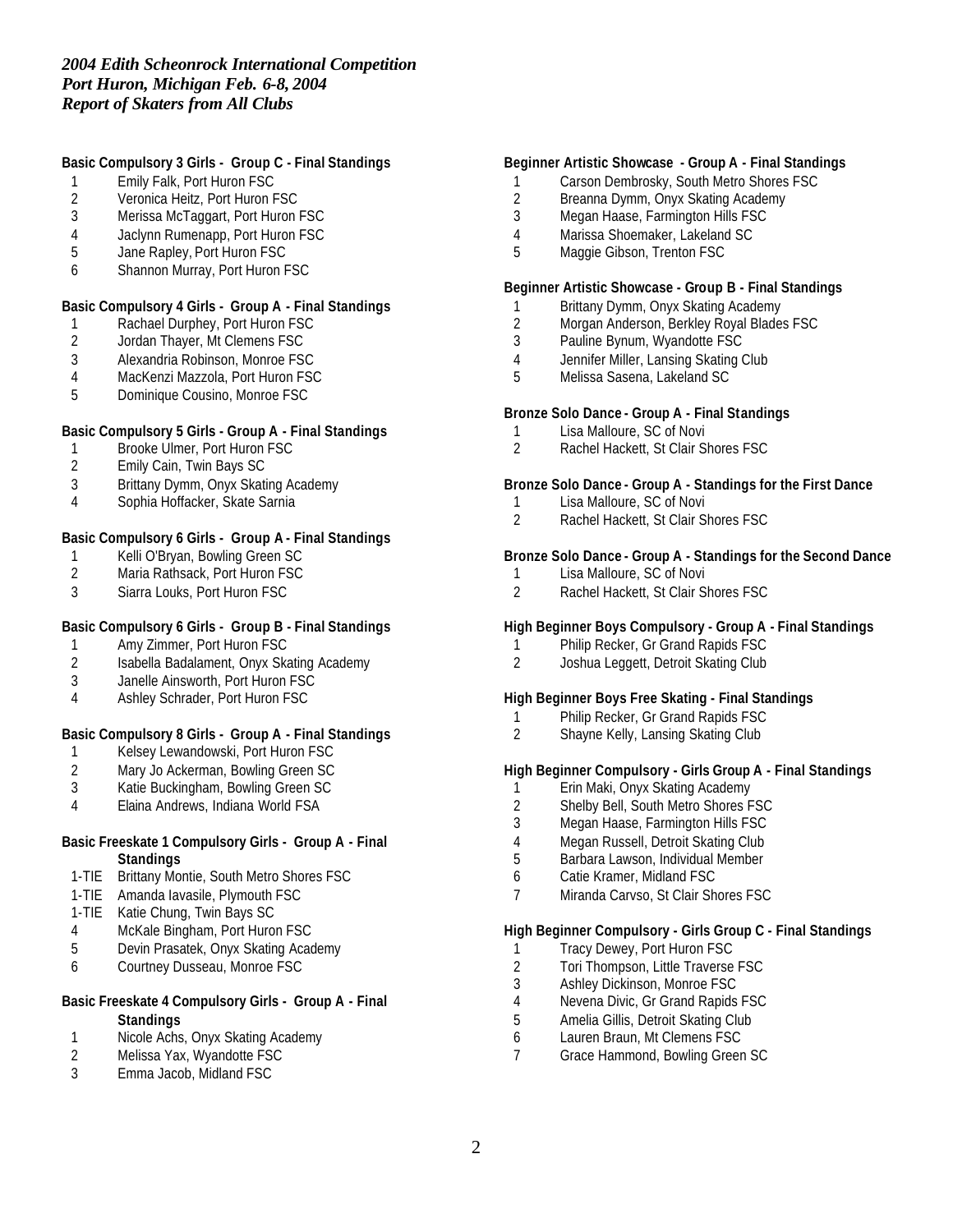# **High Beginner Compulsory - Girls Group D - Final Standings**

- Alexandria Nelson, South Metro Shores FSC
- 2 Carita Williams, Dearborn FSC<br>3 Kristine Renno, Port Huron FSC
- Kristine Renno, Port Huron FSC
- Melissa Sasena, Lakeland SC
- Brittany Ebel, Skaters Edge of W Mich

#### **High Beginner Free Skating Group A - Final Standings**

- 1 Heather Heimbach, SC of Novi
- Carly Hagan, Lansing Skating Club
- Olivia Alcala, Detroit Skating Club
- Megan Haase, Farmington Hills FSC
- Madison DeLuca, Farmington Hills FSC
- Natalie Villarreal, Individual Member

## **High Beginner Free Skating Group B - Final Standings**

- 1 Giana Paolucci, SC of Novi<br>2 Megan Russell, Detroit Skat
- Megan Russell, Detroit Skating Club
- Alexandra Zazula, Detroit Skating Club
- Lauren LaVoie, Individual Member
- Erica Klieman, Onyx Skating Academy
- Barbara Lawson, Individual Member
- Marissa Shoemaker, Lakeland SC

## **High Beginner Free Skating Group C - Final Standings**

- 1 Erin Maki, Onyx Skating Academy<br>2 Emiley Neece, Gr Grand Rapids F.
- 2 Emiley Neece, Gr Grand Rapids FSC<br>3 Savannah Fish, Lakeland SC
- Savannah Fish, Lakeland SC
- Tori Thompson, Little Traverse FSC
- Miranda Carvso, St Clair Shores FSC
- Mallory DeLuca, Farmington Hills FSC
- Kaitlin Budd, Detroit Skating Club
- Catie Kramer, Midland FSC

# **High Beginner Free Skating Group D - Final Standings**

- 1 Ashley Berg, Lakeland SC<br>2 Maggie Blackmer, Bowling
- 2 Maggie Blackmer, Bowling Green SC<br>3 Claire Cotts, Gr Grand Rapids FSC
- Claire Cotts, Gr Grand Rapids FSC
- Morgan Anderson, Berkley Royal Blades FSC
- Kirsten Platlo, Onyx Skating Academy
- Anna Li, Ann Arbor FSC
- Sara Szatkowski, Onyx Skating Academy

# **High Beginner Free Skating Group E - Final Standings**

- 1 Tracy Dewey, Port Huron FSC<br>2 Nevena Divic, Gr Grand Rapids
- 2 Nevena Divic, Gr Grand Rapids FSC<br>3 Amelia Gillis, Detroit Skating Club
- 3 Amelia Gillis, Detroit Skating Club<br>4 Ashely Boucher, Midland FSC
- Ashely Boucher, Midland FSC
- Tara Fugate, Berkley Royal Blades FSC
- Sarah Soehren, North Suburban FSC

## **High Beginner Free Skating Group F - Final Standings**

- Kristine Renno, Port Huron FSC
- 2 Brittany Ebel, Skaters Edge of W Mich<br>3 Amanda Bardoni. Wyandotte FSC
- Amanda Bardoni, Wyandotte FSC
- Heather Motter, Mt Clemens FSC
- Carita Williams, Dearborn FSC
- Grace Hammond, Bowling Green SC

## **High Beginner Girls Compulsory - Group B - Final Standings**

- Emiley Neece, Gr Grand Rapids FSC
- Anna Li, Ann Arbor FSC
- Alexandra Zazula, Detroit Skating Club
- Sabrina Stewart, Onyx Skating Academy
- Claire Cotts, Gr Grand Rapids FSC
- Lexi Perrault, Bowling Green SC
- Kirsten Platlo, Onyx Skating Academy
- Sara Szatkowski, Onyx Skating Academy

#### **Intermediate Ladies Final - Final Standings**

- Emily Biller, Gr Grand Rapids FSC
- Anna Cobb, Flint 4 Seasons FSC
- Brittany Fullgrapp, Port Huron FSC
- Lynzee Broussard, Gr Grand Rapids FSC
- Justine Woodcum, Onyx Skating Academy
- Chelsea Morrow, Gr Grand Rapids FSC
- Kara Budner, St Clair Shores FSC
- 8 Holly Helzer, St Clair Shores FSC
- Kristin Maurer, Gr Grand Rapids FSC
- 10 Baileigh Heisler, St Clair Shores FSC
- Claire Smyth, Lakeland SC
- Chanel Hicks, Dearborn FSC
- 13 Jennifer Bander, Gr Grand Rapids FSC
- Katie Dudzinski, Detroit Skating Club
- Samantha Delgado, Mt Clemens FSC

#### **Intermediate Ladies Free Skating Group A - Final Standings**

- Claire Smyth, Lakeland SC
- Holly Helzer, St Clair Shores FSC
- Samantha Delgado, Mt Clemens FSC
- Nicole Bammel, Onyx Skating Academy
- Stephany Morgan, Port Huron FSC
- Gabriella Saputo, St Clair Shores FSC
- Claire Bieke, Gr Grand Rapids FSC
- Samantha Scott, Onyx Skating Academy

## **Intermediate Ladies Free Skating Group B - Final Standings**

- 
- 1 Chanel Hicks, Dearborn FSC<br>2 Brittany Fullgrapp, Port Huron Brittany Fullgrapp, Port Huron FSC
- Baileigh Heisler, St Clair Shores FSC
- Joan Fath, Sk8 Bay FSC
- Nicole Naidoo, Lansing Skating Club
- Megan Carlston, Gr Grand Rapids FSC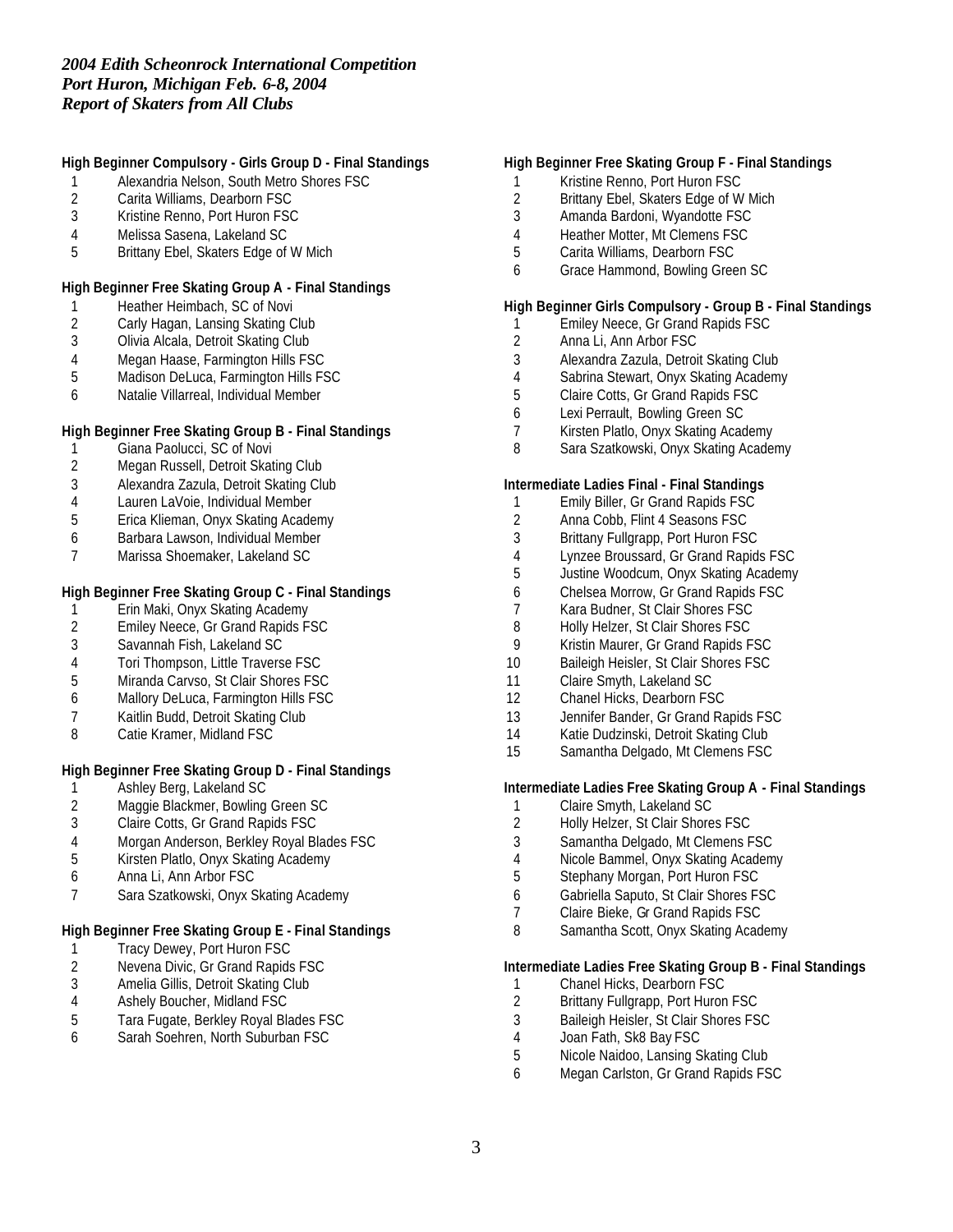## **Intermediate Ladies Free Skating Group C - Final Standings**

- 1 Chelsea Morrow, Gr Grand Rapids FSC<br>2 Emily Biller, Gr Grand Rapids FSC
- 2 Emily Biller, Gr Grand Rapids FSC<br>3 Katie Dudzinski, Detroit Skafng Clu
- Katie Dudzinski, Detroit Skating Club
- 4 Jenna Bouwens, FSC of Birmingham
- 5 Laura Clark, Flint 4 Seasons FSC
- 6 Melissa Olenyn, Onyx Skating Academy
- 7 Kelley Skinner, Onyx Skating Academy
- 8 Kathleen Revard, Midland FSC

## **Intermediate Ladies Free Skating Group D - Final Standings**

- 1 Lynzee Broussard, Gr Grand Rapids FSC<br>2 Kristin Maurer, Gr Grand Rapids FSC
- 2 Kristin Maurer, Gr Grand Rapids FSC<br>3 Jennifer Bander, Gr Grand Rapids FS
- 3 Jennifer Bander, Gr Grand Rapids FSC
- 4 Kristen VanLacken, Onyx Skating Academy
- 5 Megan Bellman, Bowling Green SC
- 6 Jordan Evans, Midland FSC
- 7 Sydney Secory, Port Huron FSC
- 8 Stacy Porzondek, Wyandotte FSC
- 9 Monica Davis, Midland FSC

#### **Intermediate Ladies Free Skating Group E - Final Standings**

- 1 Anna Cobb, Flint 4 Seasons FSC<br>2 Kara Budner, St Clair Shores FSC
- 2 Kara Budner, St Clair Shores FSC
- 3 Justine Woodcum, Onyx Skating Academy
- 4 Anna Recker, Gr Grand Rapids FSC<br>5 Danielle Hanley, Trenton FSC
- Danielle Hanley, Trenton FSC
- 6 Kimberly Diehl, Wyandotte FSC
- 7 Jennifer Komorowski, Midland FSC

## **Intermediate Ladies Short Program Group A - Final Standings**

- 1 Holly Helzer, St Clair Shores FSC
- 2 Emily Biller, Gr Grand Rapids FSC
- 3 Stephany Morgan, Port Huron FSC
- 4 Baileigh Heisler, St Clair Shores FSC<br>5 Nicole Naidoo, Lansing Skating Club
- Nicole Naidoo, Lansing Skating Club
- 6 Kimberly Diehl, Wyandotte FSC
- 7 Sydney Secory, Port Huron FSC
- 8 Melissa Olenyn, Onyx Skating Academy

#### **Intermediate Ladies Short Program Group B - Final Standings**

- 1 Anna Cobb, Flint 4 Seasons FSC
- 2 Justine Woodcum, Onyx Skating Academy
- 3 Chelsea Morrow, Gr Grand Rapids FSC
- 4 Kristen VanLacken, Onyx Skating Academy
- 5 Stacy Porzondek, Wyandotte FSC<br>6 Kayla Hall, Skaters Edge of W Mich
- 6 Kayla Hall, Skaters Edge of W Mich
- Kelley Skinner, Onyx Skating Academy
- 8 Samantha Scott, Onyx Skating Academy

## **Intermediate Ladies Short Program Group C - Final Standings**

- 1 Megan Bellman, Bowling Green SC
- 2 Danielle Choiniere, Flint 4 Seasons FSC<br>3 Samantha Delgado, Mt Clemens FSC
- Samantha Delgado, Mt Clemens FSC
- 4 Danielle Hanley, Trenton FSC
- 5 Nicole Bammel, Onyx Skating Academy
- 6 Claire Bieke, Gr Grand Rapids FSC
- 7 Alyssa Neph, Lakeland SC

## **Intermediate Ladies Short Program Group D - Final Standings**

- 1 Kristin Maurer, Gr Grand Rapids FSC
- 2 Kasey Thompson, Lansing Skating Club<br>3 Jacqueline Stoner, Onvx Skating Academ
- Jacqueline Stoner, Onyx Skating Academy
- 4 Stephanie Krause, Port Huron FSC
- 5 Katie Dudzinski, Detroit Skating Club
- 6 Stephanie Reid, SC of Novi

## **Intermediate Ladies Short Program Group E - Final Standings**

- 1 Brittany Fullgrapp, Port Huron FSC
- 2 Claire Smyth, Lakeland SC
- 3 Laura Clark, Flint 4 Seasons FSC
- 4 Kara Budner, St Clair Shores FSC
- 5 Joan Fath, Sk8 Bay FSC
- 6 Jenna Bouwens, FSC of Birmingham
- 7 Gabriella Saputo, St Clair Shores FSC
- 8 Anna Recker, Gr Grand Rapids FSC<br>9 Alexandria Nelson, South Metro Shor
- 9 Alexandria Nelson, South Metro Shores FSC

#### **Intermediate Men Short Program - Group A - Final Standings**

- 1 Daniel Palmeri, Port Huron FSC<br>2 Austin Kelly, Lansing Skating Clu
- Austin Kelly, Lansing Skating Club

#### **Intermediate/Novice Artistic Showcase - Final Standings**

- 1 Megan Bellman, Bowling Green SC
- 2 Kristen Hughes, FSC of Birmingham<br>3 Mary Margaret Pung, Port Huron FSC
- Mary Margaret Pung, Port Huron FSC

## **Intermediate/Novice Spins - Final Standings**

- 1 Megan Bellman, Bowling Green SC
- 2 Elyssa Rautiola, Garden City FSC
- 3 Carly Rabidue, Port Huron FSC
- 4 Jordan Evans, Midland FSC
- 5 Victoria Hall, Ann Arbor FSC
- 6 Kimberly Diehl, Wyandotte FSC
- 7 Stacy Porzondek, Wyandotte FSC
- 8 Kayla Hall, Skaters Edge of W Mich
- 9 Andrea Misko, Wyandotte FSC

#### **Junior Ladies Free Skating - Final Standings**

- 1 Ashlee Castro, Flint 4 Seasons<br>2 Vanessa Stanchina, Alaska Ass
- 2 Vanessa Stanchina, Alaska Assoc. of Figu...
- 3 Kacey Gentile, West Shore FSC
- 4 Rachael Syswerda, Gr Grand Rapids FSC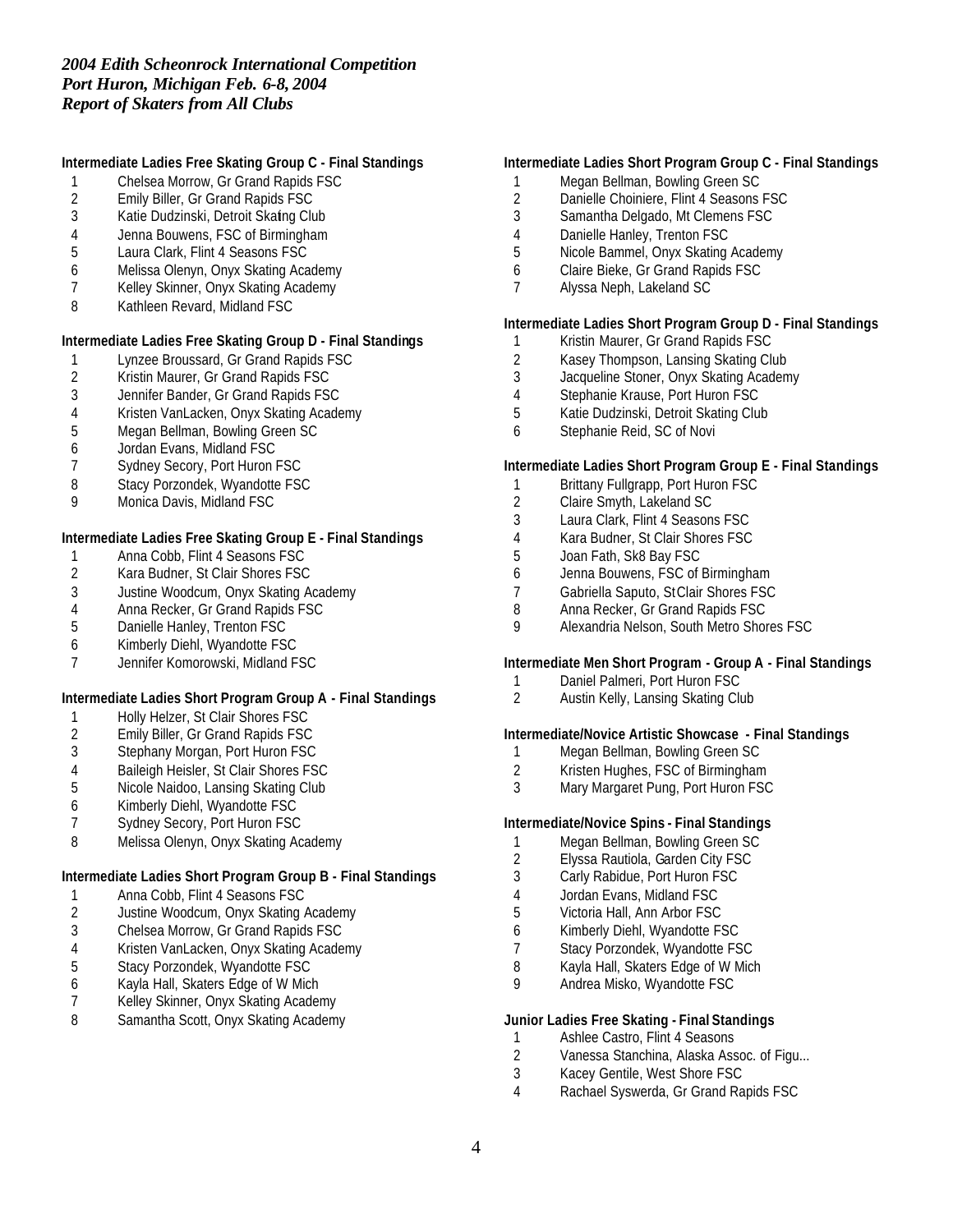# **Junior Ladies Short Program - Group A - Final Standings**

- 1 Vanessa Stanchina, Alaska Assoc. of Figu...<br>2 Kacey Gentile, West Shore FSC
- 2 Kacey Gentile, West Shore FSC<br>3 Rachael Syswerda. Gr Grand Ra
- Rachael Syswerda, Gr Grand Rapids FSC

# **Juvenile Girls Free Skating Final - Final Standings**

- 1 Jade Sills, Mt Clemens FSC<br>2 Lauren Ko, Detroit Skating C
- Lauren Ko, Detroit Skating Club
- Jacqueline Stoner, Onyx Skating Academy
- Kasey Thompson, Lansing Skating Club
- Rachel West, Detroit Skating Club
- Brittany-Nicole Grzywa, South Metro Shores FSC
- 7 Katherine Heppner, St Clair Shores FSC<br>8 Kelsey Velie, Skaters Edge of W Mich
- Kelsey Velie, Skaters Edge of W Mich
- Pamela Cornette, Port Huron FSC
- Natalie Krupa, St Clair Shores FSC
- 11 Carolena Malloy, Flint 4 Seasons FSC
- Elyssa Rautiola, Garden City FSC

## **Juvenile Girls Free Skating Group A - Final Standings**

- Jacqueline Stoner, Onyx Skating Academy
- 2 Nata lie Krupa, St Clair Shores FSC<br>3 Rachel West, Detroit Skating Club
- 3 Rachel West, Detroit Skating Club<br>4 Pamela Cornette, Port Huron FSC
- Pamela Cornette, Port Huron FSC
- Jamie Teneyck, Onyx Skating Academy
- Sarah Pasmanter, St Clair Shores FSC
- Aeriel Thorp, Gr Grand Rapids FSC

## **Juvenile Girls Free Skating Group B - Final Standings**

- 1 Kasey Thompson, Lansing Skating Club<br>2 Jade Sills, Mt Clemens FSC
- Jade Sills, Mt Clemens FSC
- Brittany-Nicole Grzywa, South Metro Shores FSC
- Lauren Ko, Detroit Skating Club
- Alyssa Skinner, Onyx Skating Academy
- Catherine Lepkowski, Lakeland SC
- Thankful Cromartie, Central Carolina SC
- 8 Katie Ponsetto, Gr Grand Rapids FSC
- Chelsea Fullgrapp, Port Huron FSC

## **Juvenile Girls Free Skating Group C - Final Standings**

- Katherine Heppner, St Clair Shores FSC
- Elyssa Rautiola, Garden City FSC
- Carolena Malloy, Flint 4 Seasons FSC
- Kelsey Velie, Skaters Edge of W Mich
- Brittany Winnie, St Clair Shores FSC
- Kay Lee Jaarsma, Gr Grand Rapids FSC
- 7 Lexi Denio, Lakeland SC<br>8 Megan Niemasz, Onvx Sk
- Megan Niemasz, Onyx Skating Academy

## **Juvenile Girls Short Program Group A - Final Standings**

- Rachel West, Detroit Skating Club
- 2 Emily Glassberg, Detroit Skating Club<br>3 Kelsev Velie, Skaters Edge of W Mich
- Kelsey Velie, Skaters Edge of W Mich
- Alyssa Skinner, Onyx Skating Academy
- Erica Porzondek, Wyandotte FSC
- Madison Stalker, St Clair Shores FSC
- Kay Lee Jaarsma, Gr Grand Rapids FSC

## **Juvenile Girls Short Program Group B - Final Standings**

- Brittany-Nicole Grzywa, South Metro Shores FSC
- 2 Kendall Calcaterra, Onyx Skating Academy<br>3 Cassie Andrews, Indiana World FSA
- Cassie Andrews, Indiana World FSA
- Carolena Malloy, Flint 4 Seasons FSC
- Sarah Pasmanter, St Clair Shores FSC
- Harmony Risca, Detroit Skating Club

#### **Juvenile Girls Short Program Group C - Final Standings**

- 1 Jade Sills, Mt Clemens FSC
- Kaitlyn Boone, Mt Clemens FSC
- Erika Krol, Onyx Skating Academy
- Mikenzie Frost, Detroit Skating Club
- Thankful Cromartie, Central Carolina SC
- Pamela Cornette, Port Huron FSC
- Emily Laughlin, Bowling Green SC
- 8 Rachel Cole, Detroit Skating Club

#### **Juvenile Girls Short Program Group D - Final Standings**

- Katherine Heppner, St Clair Shores FSC
- Elyssa Rautiola, Garden City FSC
- Lara Willmarth, St Clair Shores FSC
- Chelsea Fullgrapp, Port Huron FSC
- Megan Niemasz, Onyx Skating Academy
- Jamie Teneyck, Onyx Skating Academy
- Katie Ponsetto, Gr Grand Rapids FSC

#### **Low Beginner Boys Free Skating - Final Standings**

- 1 Matthew Blackmer, Bowling Green SC
- Andrew Cansfield, Port Huron FSC

#### **Low Beginner Free Skating Group A - Final Standings**

- Katie Wareck, Onyx Skating Academy
- Hannah Szajner, Lakeland SC
- Michaela Fretenborough, Individual Member
- Madline Geffert, Onyx Skating Academy
- Paige Mavity, Southwest Michigan SC
- Alyssa Loshinskie, Detroit Skating Club
- Hannah Hart, Port Huron FSC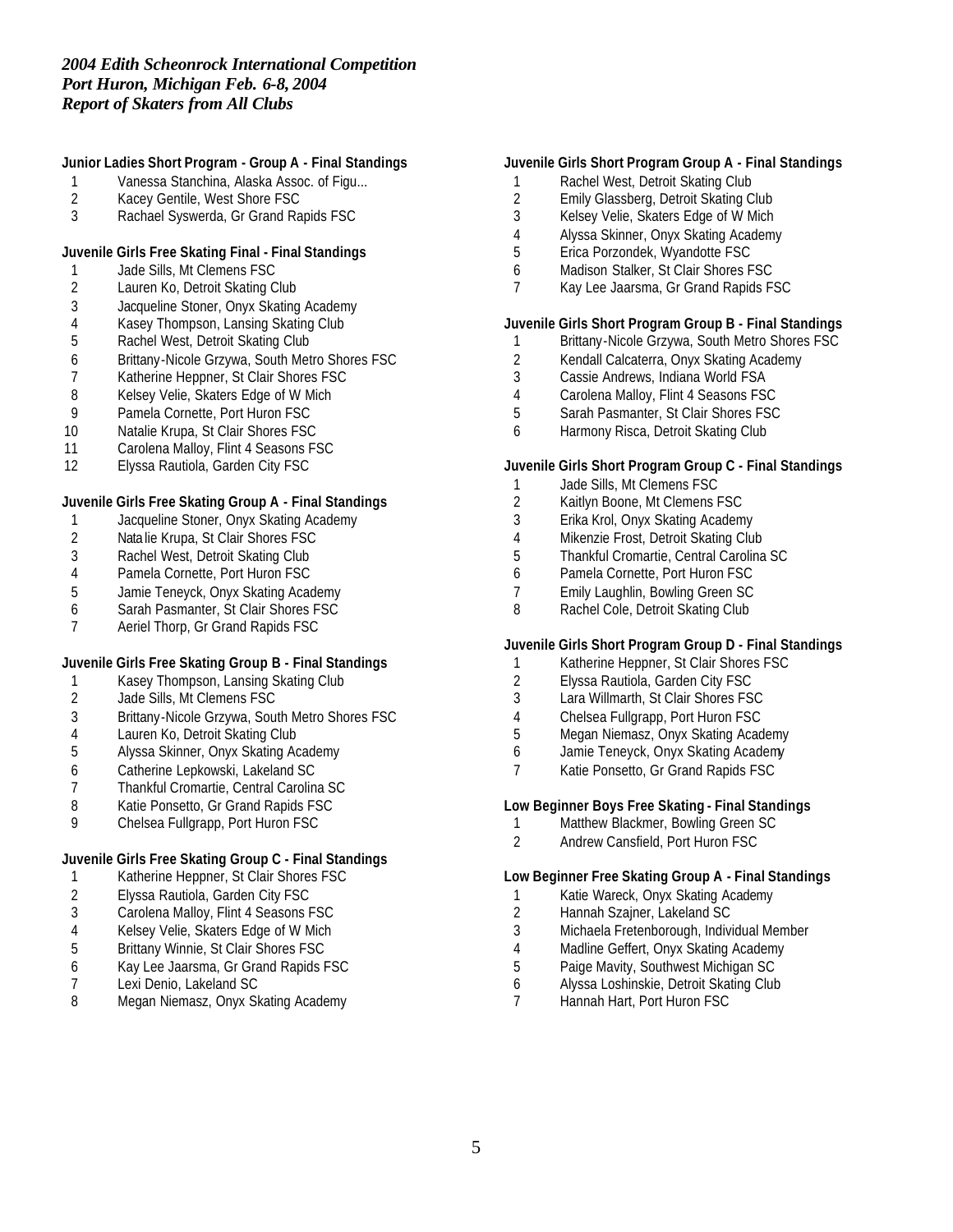## **Low Beginner Free Skating Group B - Final Standings**

- 1 Shelby Bell, South Metro Shores FSC<br>2 Stephanie Messineo, Farmington Hills
- 2 Stephanie Messineo, Farmington Hills FSC<br>3 Lauren Smith. Onvx Skating Academy
- Lauren Smith, Onyx Skating Academy
- Ireland Portalski, Fraser FSC
- Stacey Tomkovich, Farmington Hills FSC
- Sally Hecksel, Individual Member
- Leah Israel, Detroit Skating Club
- Anna Winegarden, North Suburban FSC

#### **Low Beginner Free Skating Group C - Final Standings**

- 1 Katie Hochrein, Ann Arbor FSC<br>2 Paige Mason, Ann Arbor FSC
- 2 Paige Mason, Ann Arbor FSC<br>3 Courtney Van Horn, Bowling G
- Courtney Van Horn, Bowling Green SC
- 4 Shelby Beaulieu, Mt Clemens FSC<br>5 Kirsten Kelly, Port Huron FSC
- Kirsten Kelly, Port Huron FSC
- Aretha Rahim, Port Huron FSC
- Amanda Iavasile, Plymouth FSC
- Megan Kachelski, Flint 4 Seasons FSC

## **Low Beginner Free Skating Group D - Final Standings**

- Brianna Griesinger, SC of Novi
- 2 Molly Beni, Onyx Skating Academy<br>3 Katie Krausman, Lakeland SC
- Katie Krausman, Lakeland SC
- Alyssa Riihimaa, Gr Grand Rapids FSC
- Lexi Perrault, Bowling Green SC
- Pauline Bynum, Wyandotte FSC
- Sara Bugamelli, Mt Clemens FSC
- 8 Heather Kendrick, Port Huron FSC

## **Low Beginner Free Skating Group E - Final Standings**

- 1 Rebecca Sievewright, Lakeland SC<br>2 Chelsea Walker, SC of Novi
- Chelsea Walker, SC of Novi
- Kaley Hux, Port Huron FSC
- 
- 4 Michelle Preston, Trenton FSC<br>5 Kelsey Green, Port Huron FSC Kelsey Green, Port Huron FSC
- Alexandra Chrzan, Monroe FSC
- Jennifer Miller, Lansing Skating Club
- Elizabeth Decker, Monroe FSC

## **Low Beginner Free Skating Group F - Final Standings**

- Brittany Gemmill, Ann Arbor FSC
- Ava Wilk, Berkley Royal Blades FSC
- Jillian Rhind, Trenton FSC
- 4 Emily Parks, Lakeland SC<br>5 Alexis Green, Port Huron F
- 5 Alexis Green, Port Huron FSC<br>6 Courtney Dusseau, Monroe FS
- Courtney Dusseau, Monroe FSC
- Shelby Fleming, Port Huron FSC
- Kelsey Leicht, Lakeland SC

# **Low Beginner Free Skating Group G - Final Standings**

- Melissa Sasena, Lakeland SC
- 2 Michaelene Dye, Trenton FSC<br>3 Jacquelyne Sanlor, South Metr
- Jacquelyne Sanlor, South Metro Shores FSC
- Tiffany Moise, Trenton FSC
- Alissa Terracciano, Mt Clemens FSC
- Brittany Falk, Port Huron FSC
- Christen Bardoni, Wyandotte FSC

## **Low Beginner Girls Compulsory - Group A - Final Standings**

- 1 Hannah Hart, Port Huron FSC
- 2 Mackenzie Kaetzel, Gr Grand Rapids FSC<br>3 Holly Arneil, Port Huron FSC
- Holly Arneil, Port Huron FSC
- Julia Szydlowski, Onyx Skating Academy
- Elizabeth Colombo, Mt Clemens FSC
- Jaclynn Rumenapp, Port Huron FSC

#### **Low Beginner Girls Compulsory - Group B - Final Standings**

- 1 Katie Hochrein, Ann Arbor FSC
- Stacey Tomkovich, Farmington Hills FSC
- Ashley Kersten, Detroit Skating Club
- Jordynn Balakier, Mt Clemens FSC
- Karley Kirkendall, Port Huron FSC
- Alyssa Hankins, Port Huron FSC
- Miranda Miller, Individual Member

## **Low Beginner Girls Compulsory - Group D - Final Standings**

- Alyssa Riihimaa, Gr Grand Rapids FSC
- Alexandra Chrzan, Monroe FSC
- Kirsten Kelly, Port Huron FSC
- Miranda McNeely, Trenton FSC
- Pauline Bynum, Wyandotte FSC
- Stasy Torossian, Lakeland SC
- Sara Bugamelli, Mt Clemens FSC

#### **Low Beginner Girls Compulsory - Group E - Final Standings**

- 1 Sarah Dreier, Bowling Green SC
- Holly Dreier, Bowling Green SC
- Aretha Rahim, Port Huron FSC
- Hope Thompson, Port Huron FSC
- Victoria Rice, Lansing Skating Club
- Elizabeth Decker, Monroe FSC
- Shelby Fleming, Port Huron FSC

#### **Low Beginner Girls Compulsory - Group F - Final Standings**

- 1 Jacquelyne Sanlor, South Metro Shores FSC<br>2 Kelsey Green, Port Huron FSC
- 2 Kelsey Green, Port Huron FSC<br>3 Brittany Gemmill, Ann Arbor FS
- Brittany Gemmill, Ann Arbor FSC
- 4 Audrey Tinkham, Gr Grand Rapids FSC<br>5 Kelsev Leicht, Lakeland SC
- Kelsey Leicht, Lakeland SC
- Nicole Loshaw, Port Huron FSC
- Heather Kendrick, Port Huron FSC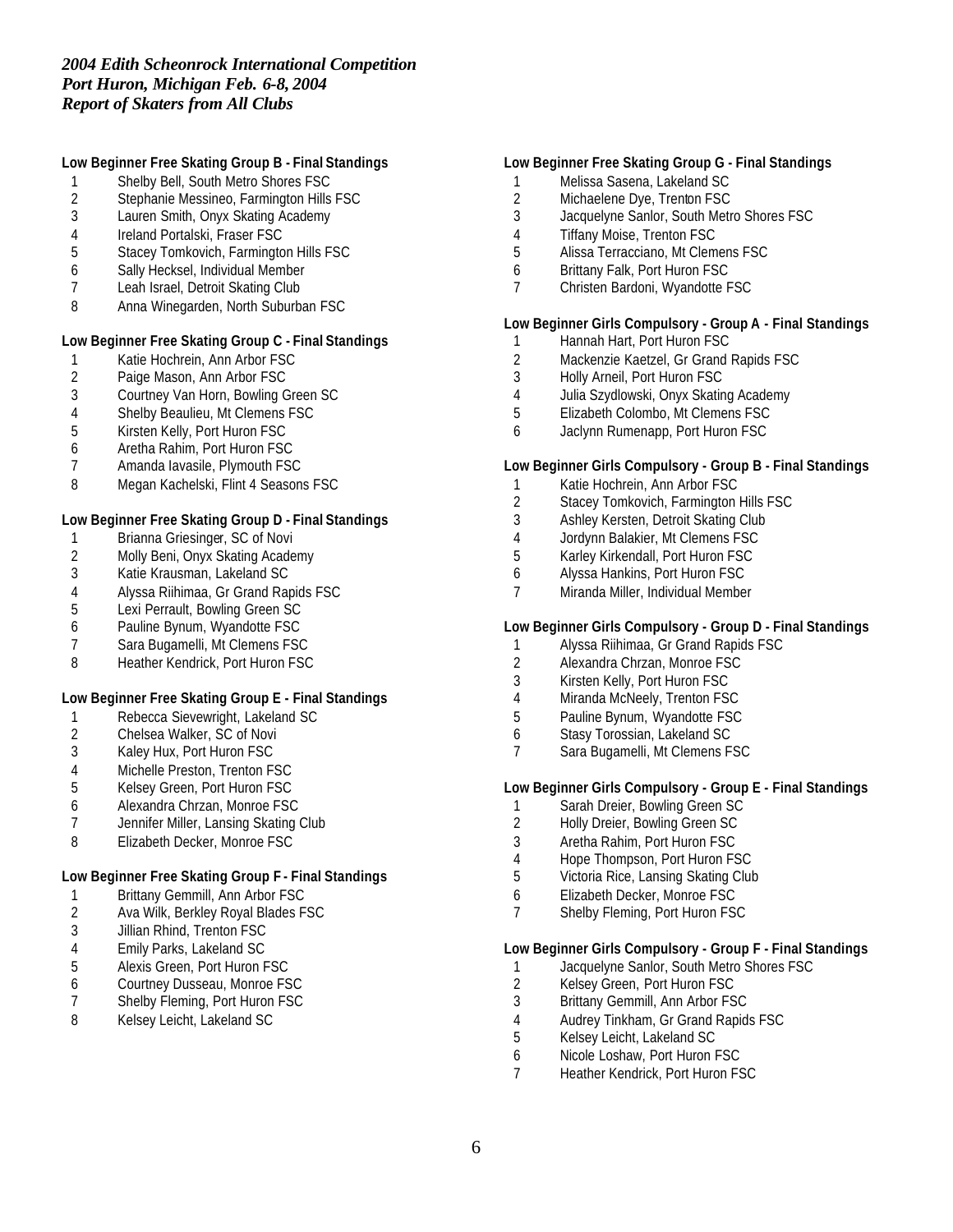## **Low Beginner Mixed Group Compulsory - Group C - Final Standings**

- 1 Erica Brown, Gr Grand Rapids FSC<br>2 RaChaelsey Church, Gr Grand Rapi
- 2 RaChaelsey Church, Gr Grand Rapids FSC
- 3 Courtney Van Horn, Bowling Green SC
- 
- 4 Paige Mason, Ann Arbor FSC<br>5 Shelby Beaulieu, Mt Clemens 5 Shelby Beaulieu, Mt Clemens FSC
- 6 Andrew Cansfield, Port Huron FSC
- 7 Marena DeLeau, Skaters Edge of W Mich

#### **Novice Ladies Free Skating Final - Final Standings**

- 1 Brittney Westdorp, Gr Grand Rapids FSC<br>2 Andrea Best, Detroit Skating Club
- 2 Andrea Best, Detroit Skating Club<br>3 Victoria Hall. Ann Arbor FSC
- Victoria Hall, Ann Arbor FSC
- 4 Meagan Marshall, Indiana World FSA<br>5 Carly Rabidue, Port Huron FSC
- 5 Carly Rabidue, Port Huron FSC
- 6 Stephanie Krause, Port Huron FSC
- 7 Holly Beck, Flint 4 Seasons FSC
- 8 Renee Baril, St Clair Shores FSC
- 9 Nina Olivero, St Clair Shores FSC

## **Novice Ladies Free Skating Group A - Final Standings**

- 1 Brittney Westdorp, Gr Grand Rapids FSC<br>2 Nina Olivero, St Clair Shores FSC
- Nina Olivero, St Clair Shores FSC
- 3 Victoria Hall, Ann Arbor FSC
- 4 Meagan Marshall, Indiana World FSA<br>5 Carly Rabidue. Port Huron FSC
- 5 Carly Rabidue, Port Huron FSC
- 6 Teri Haag, Midland FSC
- 7 Jenny Fabro, Onyx Skating Academy

## **Novice Ladies Free Skating Group B - Final Standings**

- 1 Andrea Best, Detroit Skating Club<br>2 Renee Baril, St Clair Shores FSC
- 2 Renee Baril, St Clair Shores FSC
- 3 Stephanie Krause, Port Huron FSC
- 4 Holly Beck, Flint 4 Seasons FSC
- 5 Rachael Ericson, North Suburban FSC

#### **Novice Ladies Short Program - Group B - Final Standings**

- 1 Katie McCabe, Detroit Skating Club
- 2 Victoria Hall, Ann Arbor FSC<br>3 Jenny Fabro, Onyx Skating A
- Jenny Fabro, Onyx Skating Academy
- 4 Renee Baril, St Clair Shores FSC
- 5 Teri Haag, Midland FSC
- 6 Chanel Hicks, Dearborn FSC
- 7 Andrea Misko, Wyandotte FSC

# **Novice Ladies Short Program - Group A - Final Standings**

- 1 Meagan Sierens, St Clair Shores FSC
- 2 Meagan Marshall, Indiana World FSA<br>3 Nina Olivero, St Clair Shores FSC
- 3 Nina Olivero, St Clair Shores FSC<br>4 Kelly Flack. Onvx Skating Academy
- 4 Kelly Flack, Onyx Skating Academy
- 5 Chelsea Grimmer, Detroit Skating Club
- 6 Holly Beck, Flint 4 Seasons FSC
- 7 Carly Rabidue, Port Huron FSC

# **Novice Men Free Skating - Final Standings**

- 1 Daniel Palmeri, Port Huron FSC
- 2 Justin Williams, Onyx Skating Academy
- Karl Heilman, Port Huron FSC

#### **Novice Men Short Program - Group A - Final Standings**

- 1 Justin Williams, Onyx Skating Academy<br>2 Karl Heilman, Port Huron FSC
- 2 Karl Heilman, Port Huron FSC

## **Open Juvenile Free Skating Group A - Final Standings**

- 1 Megan Klosowski, Lakeland SC
- 2 Alexandria Nelson, South Metro Shores FSC<br>3 Kayla Hall, Skaters Edge of W Mich
- Kayla Hall, Skaters Edge of W Mich
- 4 Samantha Secory, Port Huron FSC
- 5 Stephanie Susko, Wyandotte FSC
- 6 Katie Miller, Port Huron FSC
- 7 Erika Politowicz, Port Huron FSC
- 8 Stephanie Reid, SC of Novi
- 9 Jenny Thomas, Port Huron FSC

## **Open Juvenile Girls Short Program - Final Standings**

- 1 Kristen Hughes, FSC of Birmingham
- 2 Samantha Secory, Port Huron FSC<br>3 Kayla Schmitt, Detroit Skating Club
- Kayla Schmitt, Detroit Skating Club
- 4 Melissa Crawford, Flint 4 Seasons FSC
- 5 Stephanie Susko, Wyandotte FSC
- 6 Katie Miller, Port Huron FSC
- 7 Erika Politowicz, Port Huron FSC
- 8 Stephanie Wotton, Lakeland SC
- 9 Megan Klosowski, Lakeland SC

#### **Pe Bronze Solo Dance - Group A - Final Standings**

- 1 Karen Malloure, SC of Novi
- 2 Rachael Bondy, St Clair Shores FSC
- 3 Kristen Malloure, SC of Novi
- 4 Sara Leo, Onyx Skating Academy
- 5 Paige Mason, Ann Arbor FSC
- 6 Andrea Varty, Port Huron FSC
- 7 Marisa Solomon, Port Huron FSC

#### **Pe Bronze Solo Dance - Group A - Standings for the First Dance**

- 1 Karen Malloure, SC of Novi
- 2 Kristen Malloure, SC of Novi
- 3 Rachael Bondy, St Clair Shores FSC
- 
- 4 Paige Mason, Ann Arbor FSC<br>5 Sara Leo, Onyx Skating Acade 5 Sara Leo, Onyx Skating Academy
- 6 Andrea Varty, Port Huron FSC
- 7 Marisa Solomon, Port Huron FSC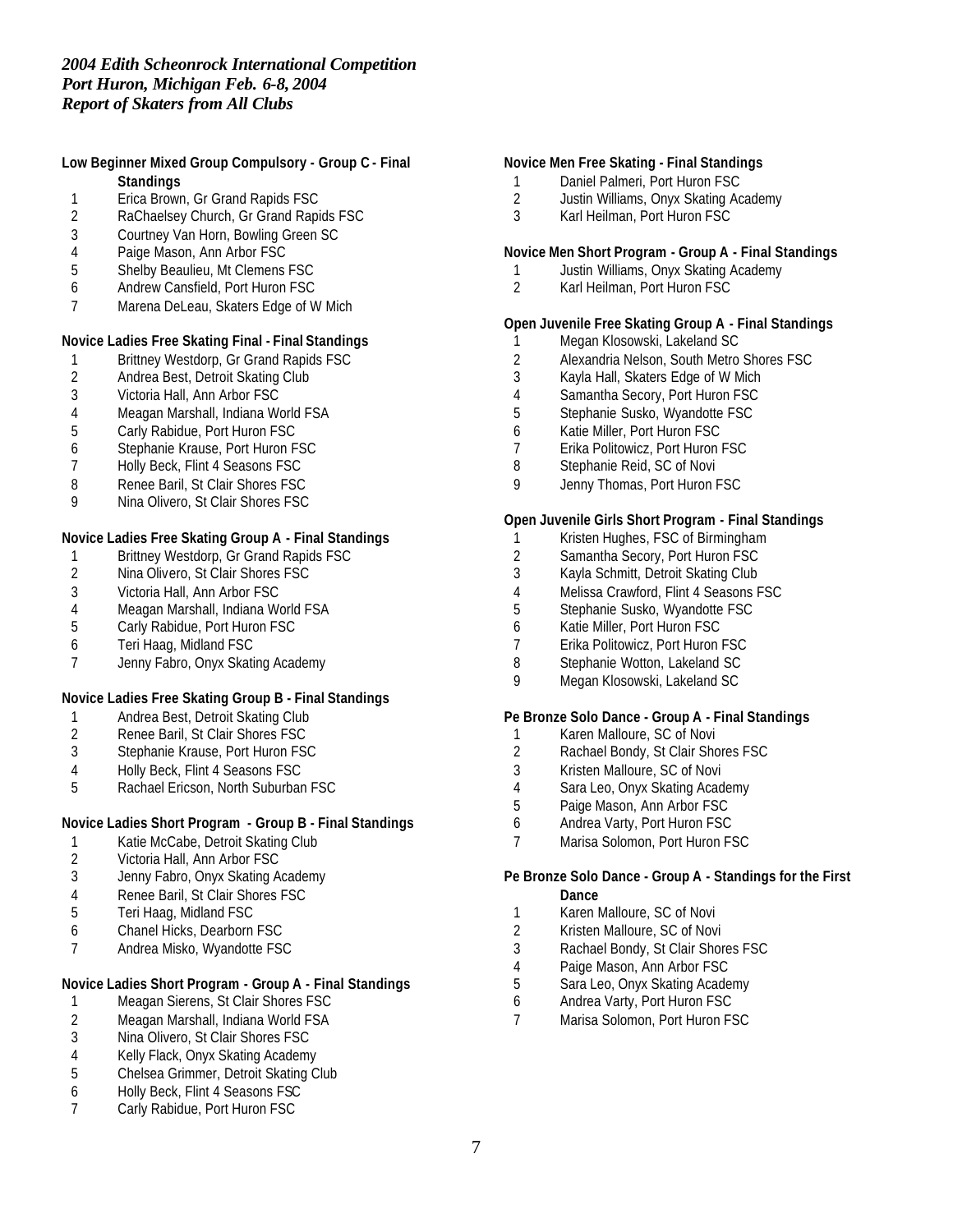#### **Pe Bronze Solo Dance - Group A - Standings for the Second Dance**

- 1 Rachael Bondy, St Clair Shores FSC<br>2 Karen Malloure. SC of Novi
- Karen Malloure, SC of Novi
- 3 Kristen Malloure, SC of Novi
- 4 Sara Leo, Onyx Skating Academy
- 5 Andrea Varty, Port Huron FSC
- 6 Paige Mason, Ann Arbor FSC
- 7 Marisa Solomon, Port Huron FSC

#### **Pre Gold Solo Dance - Group A - Final Standings**

- 1-TIE Jenny Thomas, Port Huron FSC
- 1-TIE Carly Rabidue, Port Huron FSC

#### **Pre Gold Solo Dance - Group A - Standings for the First Dance**

- 1 Jenny Thomas, Port Huron FSC
- 2 Carly Rabidue, Port Huron FSC

#### **Pre Gold Solo Dance - Group A - Standings for the Second Dance**

- 1 Carly Rabidue, Port Huron FSC
- 2 Jenny Thomas, Port Huron FSC

## **Pre Juvenile Boys Free Skating - Final Standings**

- 1 William Crawford, Flint 4 Seasons FSC<br>2 Davis Nixon, Lakeland SC
- 2 Davis Nixon, Lakeland SC<br>3 Matthew Hurst, St Clair Sh
- Matthew Hurst, St Clair Shores FSC

## **Pre Juvenile Girls Free Skating Group A - Final Standings**

- 1 Cassie Andrews, Indiana World FSA<br>2 Allison Jamison, Skaters Edge of W M
- Allison Jamison, Skaters Edge of W Mich
- 3 Jaylyn Kelly, Lansing Skating Club
- 4 Salena Vang, St Clair Shores FSC
- 5 Jessica Schilkey, Port Huron FSC
- 6 Kendall Calcaterra, Onyx Skating Academy
- 7 Erika Krol, Onyx Skating Academy
- 8 Alix Moore, Detroit Skating Club
- 9 Rachel Cole, Detroit Skating Club

## **Pre Juvenile Girls Free Skating Group B - Final Standings**

- 1 Erica Porzondek, Wyandotte FSC
- 2 Madison Stalker, St Clair Shores FSC
- 3 Alexis Blodgett, Lakeland SC
- 4 Chelsea Naumann, St Clair Shores FSC
- 5 Rachel Leggett, Detroit Skating Club
- 6 Jenna Sutton, Midland FSC
- 7 Lara Willmarth, St Clair Shores FSC<br>8 Emily Laughlin, Bowling Green SC
- Emily Laughlin, Bowling Green SC
- 9 Hannah Stark, Gr Grand Rapids FSC

## **Pre Juvenile Girls Free Skating Group C - Final Standings**

- 1 Heather Garey, St Clair Shores FSC
- 2 Harmony Risca, Detroit Skating Club<br>3 Bethany Bonenfant. Westland FSC
- Bethany Bonenfant, Westland FSC
- 4 Brianna Black, Port Huron FSC
- 5 McKensey Hedberg, Port Huron FSC
- 6 Brooke Ward, Port Huron FSC
- 7 Carol Ann Burdge, Northern Kentucky SC

## **Pre Juvenile Girls Free Skating Group D - Final Standings**

- 1 Erin Smigielski, Onyx Skating Academy
- 2 Emily Hargis, South Metro Shores FSC<br>3 Megan Lepkowski, Lakeland SC
- Megan Lepkowski, Lakeland SC
- 4 Alexandra Sweeney, Gr Grand Rapids FSC
- 5 Jordan Rex, Flint 4 Seasons FSC
- 6 Danielle Morabito, Midland FSC
- 7 Olivia Nixon, Lakeland SC
- 8 Jillian Wagner, Lansing Skating Club
- 9 Avery Wine, Port Huron FSC

#### **Pre Juvenile Girls Free Skating Group E - Final Standings**

- 1 Kayla Schmitt, Detroit Skating Club
- 2 Marijke Kremin, Gr Grand Rapids FSC<br>3 Maggie Stein, Skaters Edge of W Mich
- Maggie Stein, Skaters Edge of W Mich
- 4 Samantha Hanley, Troy Academy of FS
- 5 Kaitlyn Boone, Mt Clemens FSC
- 6 Kathryn Singer, West Shore FSC
- 7 Julianna Crim, Lansing Skating Club
- 8 Shannon Essad, Onyx Skating Academy

#### **Pre Juvenile Girls Free Skating Group F - Final Standings**

- 1 Tahitia Howard, Berkley Royal Blades FSC
- 2 Rachel Schell, Lakeland SC
- 3 Amanda Karr, Ann Arbor FSC
- 4 Nicole Richardson, Westland FSC
- 5 MacKenzie Burke, Little Traverse FSC
- 6 Michelle Neece, Gr Grand Rapids FSC
- 7 Kim Thomas, Port Huron FSC
- 8 Sara Seely, Port Huron FSC

#### **Pre Juvenile/Juvenile Artistic Showcase Group A - Final Standings**

- 1 Katherine Heppner, St Clair Shores FSC
- 2 MacKenzie Burke, Little Traverse FSC
- 3-TIE Rachael Pontello, Fraser FSC
- 3-TIE Megan Klosowski, Lakeland SC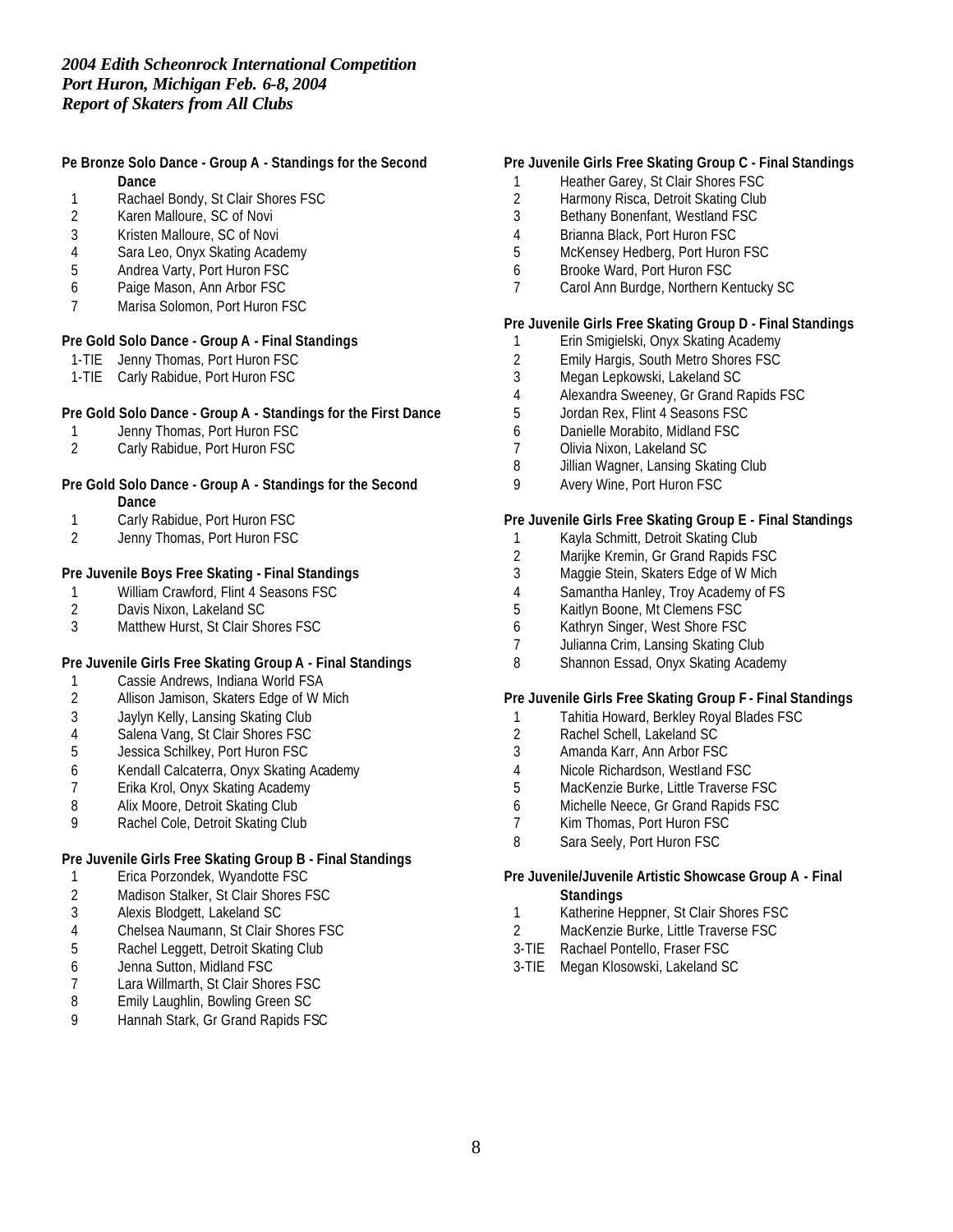## **Pre Preliminary Artistic Showcase - Group A - Final Standings**

- Zola Murray, Little Traverse FSC
- 2 Danielle Newel, Farmington Hills FSC<br>3 Rachael Moblo, Skaters Edge of W Mir
- Rachael Moblo, Skaters Edge of W Mich
- Katelyn Klinesteker, Skaters Edge of W Mich
- Tori Thompson, Little Traverse FSC
- Sydney Kruszewski, Onyx Skating Academy
- Annie Rosentreter, Trenton FSC

#### **Pre Preliminary Artistic Showcase - Group B - Final Standings**

- Olivia Dorantes, Dearborn FSC
- 2 Shannon Hurst, St Clair Shores FSC<br>3 Sarah Klieman, Onyx Skating Acaden
- Sarah Klieman, Onyx Skating Academy
- Kristi O'Bryan, Bowling Green SC
- Emily Griswold, Berkley Royal Blades FSC
- Molli Keller, Trenton FSC
- Leah Brown, Midland FSC
- 8 Shelby Flemming, Little Traverse FSC
- Erika Kramb, Dearborn FSC

#### **Pre Preliminary Artistic Showcase - Group C - Final Standings**

- Chelsea Davis, South Metro Shores FSC
- 2 Marti Engman, Berkley Royal Blades FSC<br>3 Erica Line, Garden City FSC
- Erica Line, Garden City FSC
- Rebekah Gross, Indiana World FSA
- Lindsey Dickinson, Monroe FSC
- Maegan Gilley, Trenton FSC
- Jenna Shoemaker, Lakeland SC
- Amber Krzyzaniak, Garden City FSC

## **Pre Preliminary Boys Limited Free Skating Group A - Final Standings**

- 1 Ryan Mavity, Southwest Michigan SC
- Jack Spitzer, Southwest Michigan SC
- Kristopher Torossian, Lakeland SC
- Nikita Petrovskiy, Onyx Skating Academy
- Derek Jacob, Midland FSC

## **Pre Preliminary Boys Limited Free Skating Group B - Final Standings**

- Eric Teale, Skate Company SC
- Jake Kramer, Midland FSC
- Tom Spitzer, Southwest Michigan SC
- Alan Warner, Midland FSC
- Ruoxi Fu, Farmington Hills FSC

## **Pre Preliminary Girls Limited Free Skating Group A - Final Standings**

- 1 Danielle Newel, Farmington Hills FSC<br>2 Brooke Williams, Detroit Skating Club
- Brooke Williams, Detroit Skating Club
- Melanie Laughlin, Bowling Green SC
- Rachael Moblo, Skaters Edge of W Mich
- Mackenzie Elkow, SC of Novi
- Anastasia Worthy, Dearborn FSC
- Erin Weber, Port Huron FSC
- 8 Paige Pringle, St Clair Shores FSC

#### **Pre Preliminary Girls Limited Free Skating Group B - Final Standings**

- Nicole Heimbach, SC of Novi
- Esther Edwards, Detroit Skating Club
- Rachael Henninger, Port Huron FSC
- Caitlin Cervenak, Detroit Skating Club
- Lindsey Lawson, Port Huron FSC
- Hannah Rickert, Flint 4 Seasons FSC
- Bree Rueda, Onyx Skating Academy
- Kaitlyn Lawson, Port Huron FSC

#### **Pre Preliminary Girls Limited Free Skating Group C - Final Standings**

- Katie Gasparotto, SC of Novi
- Katelyn Klinesteker, Skaters Edge of W Mich
- Rebecca Fracassa, St Clair Shores FSC
- Nancy Zweber, Onyx Skating Academy
- Amy Allen, Individual Member
- Lauren Shuff, Midland FSC
- Ashley Rucha, Onyx Skating Academy

#### **Pre Preliminary Girls Limited Free Skating Group D - Final Standings**

- 1 Sarah Budde, Lansing Skating Club
- Olivia Dorantes, Dearborn FSC
- Jillian Rinke, Onyx Skating Academy
- Annie Rosentreter, Trenton FSC
- Emily Griswold, Berkley Royal Blades FSC
- Kirsten Warner, Midland FSC
- Shelby Wood, Flint 4 Seasons FSC
- Samantha Stephens, Port Huron FSC

## **Pre Preliminary Girls Limited Free Skating Group E - Final Standings**

- 1 Ariel Madrigal, South Metro Shores FSC<br>2 Kristi O'Brvan. Bowling Green SC
- 2 Kristi O'Bryan, Bowling Green SC<br>3 Alexandria Nelson, South Metro S
- Alexandria Nelson, South Metro Shores FSC
- 4 Hannah Forgey, Lansing Skating Club<br>5 Ehrin Lingeman, Bowling Green SC
- Ehrin Lingeman, Bowling Green SC
- Maggie Hire, Gr Grand Rapids FSC
- 7 Paris Wood, Flint 4 Seasons FSC
- Jessa Dmytryszyn, South Metro Shores FSC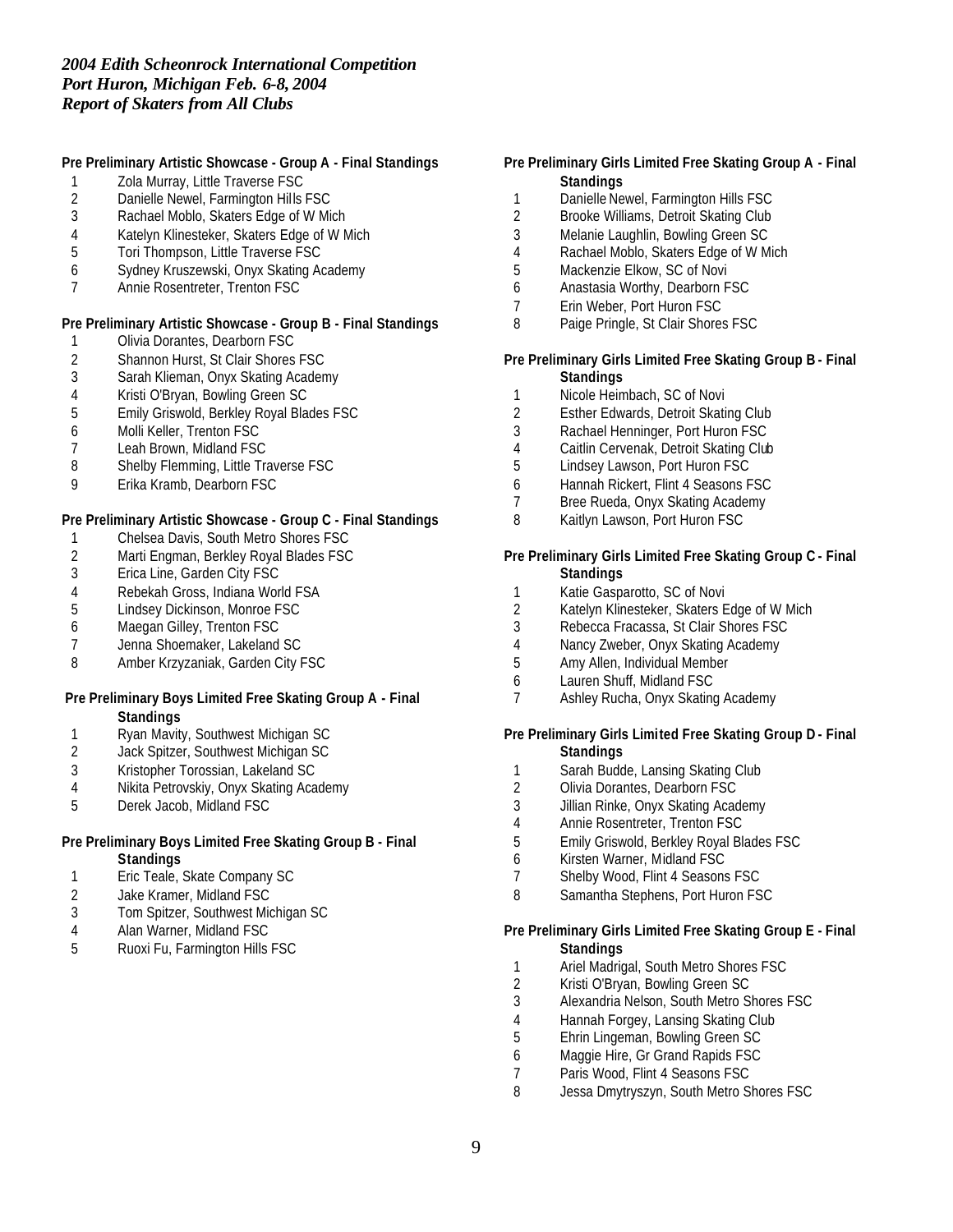## **Pre Preliminary Girls Limited Free Skating Group G - Final Standings**

- 1 Michelle Kendrek, Mt Clemens FSC<br>2 Summer Griesinger, SC of Novi
- Summer Griesinger, SC of Novi
- 3 Katerina Dier, Mt Clemens FSC
- 4 Amber Krzyzaniak, Garden City FSC
- 5 Francesca Fracassa, St Clair Shores FSC
- 6 Ashley Dickinson, Monroe FSC

#### **Pre Preliminary Girls Limited Free Skating Group H - Final Standings**

- 1 Rachael Coppens, Individual Member<br>2 Cheryl Still, Gr Grand Rapids FSC
- 2 Cheryl Still, Gr Grand Rapids FSC<br>3 Andrea Varty, Port Huron FSC
- 3 Andrea Varty, Port Huron FSC
- 4 Melissa McLeod, Flint 4 Seasons FSC<br>5 Danielle Fuller, Individual Member
- 5 Danielle Fuller, Individual Member
- 6 Kristin Calder, Berkley Royal Blades FSC
- 7 Brianna Bennett, Westland FSC

#### **Pre Preliminary Girls Limited Free Skating Group I - Final Standings**

- 1 Sarah Jen, Gr Grand Rapids FSC<br>2 Emily Kuehn, Mt Clemens FSC
- 2 Emily Kuehn, Mt Clemens FSC<br>3 Silvia McCandlish, Farmington H
- 3 Silvia McCandlish, Farmington Hills FSC
- 4 Kimberly Kendrek, Mt Clemens FSC
- 5 Erica Line, Garden City FSC
- 6 Leah Braun, Farmington Hills FSC
- 7 Emily Miles, Lapeer SC
- 8 Morgan Laidlaw, Onyx Skating Academy
- 9 Lindsey Dickinson, Monroe FSC

#### **Pre Preliminary Limited Girls Free Skating Group F - Final Standings**

- 1 Shelby Flemming, Little Traverse FSC
- 
- 2 Hannah Nielsen, Monroe FSC<br>3 Taylor Firebaugh, Little Traver Taylor Firebaugh, Little Traverse FSC
- 4 Tayler Peterson, Bowling Green SC<br>5 Mary Westrick, Port Huron FSC
- Mary Westrick, Port Huron FSC
- 6 Rachel Kull, Monroe FSC
- 7 Lydia Hiller, Ann Arbor FSC
- 8 Michelle Rubin, Farmington Hills FSC

## **Pre Silver Solo Dance - Group A - Final Standings**

- 1 Sarah Thomas, South Metro Shores FSC
- 2 Kim Thomas, Port Huron FSC

## **Pre Silver Solo Dance - Group A - Standings for the First Dance**

- 1 Sarah Thomas, South Metro Shores FSC
- 2 Kim Thomas, Port Huron FSC

## **Pre Silver Solo Dance - Group A - Standings for the Second Dance**

- 1 Sarah Thomas, South Metro Shores FSC<br>2 Kim Thomas, Port Huron FSC
- Kim Thomas, Port Huron FSC

## **Pre-Juvenile Girls CM Group A - Final Standings**

- 1 Allison Jamison, Skaters Edge of W Mich
- 2 Kendall Calcaterra, Onyx Skating Academy<br>3 Rachel Leggett, Detroit Skating Club
- Rachel Leggett, Detroit Skating Club
- 4 Jaylyn Kelly, Lansing Skating Club
- 5 McKensey Hedberg, Port Huron FSC
- 6 Jessica Schilkey, Port Huron FSC
- 7 Zola Murray, Little Traverse FSC
- 8 Ashley Stoia, Port Huron FSC

## **Pre-Juvenile Girls CM Group B - Final Standings**

- 1 Emily Hargis, South Metro Shores FSC<br>2 Alexandra Sweeney, Gr Grand Rapids F
- 2 Alexandra Sweeney, Gr Grand Rapids FSC<br>3 Jordan Rex. Flint 4 Seasons FSC
- Jordan Rex, Flint 4 Seasons FSC
- 4 Ally VanderKlok, Skaters Edge of W Mich
- 5 Brianna Black, Port Huron FSC
- 6 Marijke Kremin, Gr Grand Rapids FSC
- 7 Carol Ann Burdge, Northern Kentucky SC
- 8 Danielle Morabito, Midland FSC

#### **Pre-Juvenile Girls CM Group C - Final Standings**

- 1 Kathryn Singer, West Shore FSC
- 2 Maggie Stein, Skaters Edge of W Mich<br>3 Brooke Ward, Port Huron FSC
- Brooke Ward, Port Huron FSC
- 4 Michelle Neece, Gr Grand Rapids FSC
- 5 MacKenzie Burke, Little Traverse FSC
- 6 Marcia Williams, Port Huron FSC

## **Pre-Juvenile/Juvenile Spins Group A - Final Standings**

- 1 Kelsey Velie, Skaters Edge of W Mich<br>2 Brittany-Nicole Grzywa, South Metro S
- 2 Brittany-Nicole Grzywa, South Metro Shores FSC
- 3 Katherine Rapin, Little Traverse FSC
- 4 McKensey Hedberg, Port Huron FSC
- 5 Brianna Black, Port Huron FSC
- 6 Avery Wine, Port Huron FSC
- 7 Marisa Solomon, Port Huron FSC
- 8 Rebekah Gross, Indiana World FSA

## **Pre-Juvenile/Juvenile Spins Group B - Final Standings**

- 1 Megan Klosowski, Lakeland SC
- 2 Katie Miller, Port Huron FSC
- 3 MacKenzie Burke, Little Traverse FSC
- 4 Kim Thomas, Port Huron FSC
- 5 Lexy Landenberger, Onyx Skating Academy
- 6 Michelle Gasparotto, SC of Novi
- 7 Kathryn Singer, West Shore FSC

## **Preliminary Boy Limited Free Skating - Final Standings**

- 1 Jared Weiss, Mt Clemens FSC<br>2 Alec Chereskin, Twin Bays SC
- 2 Alec Chereskin, Twin Bays SC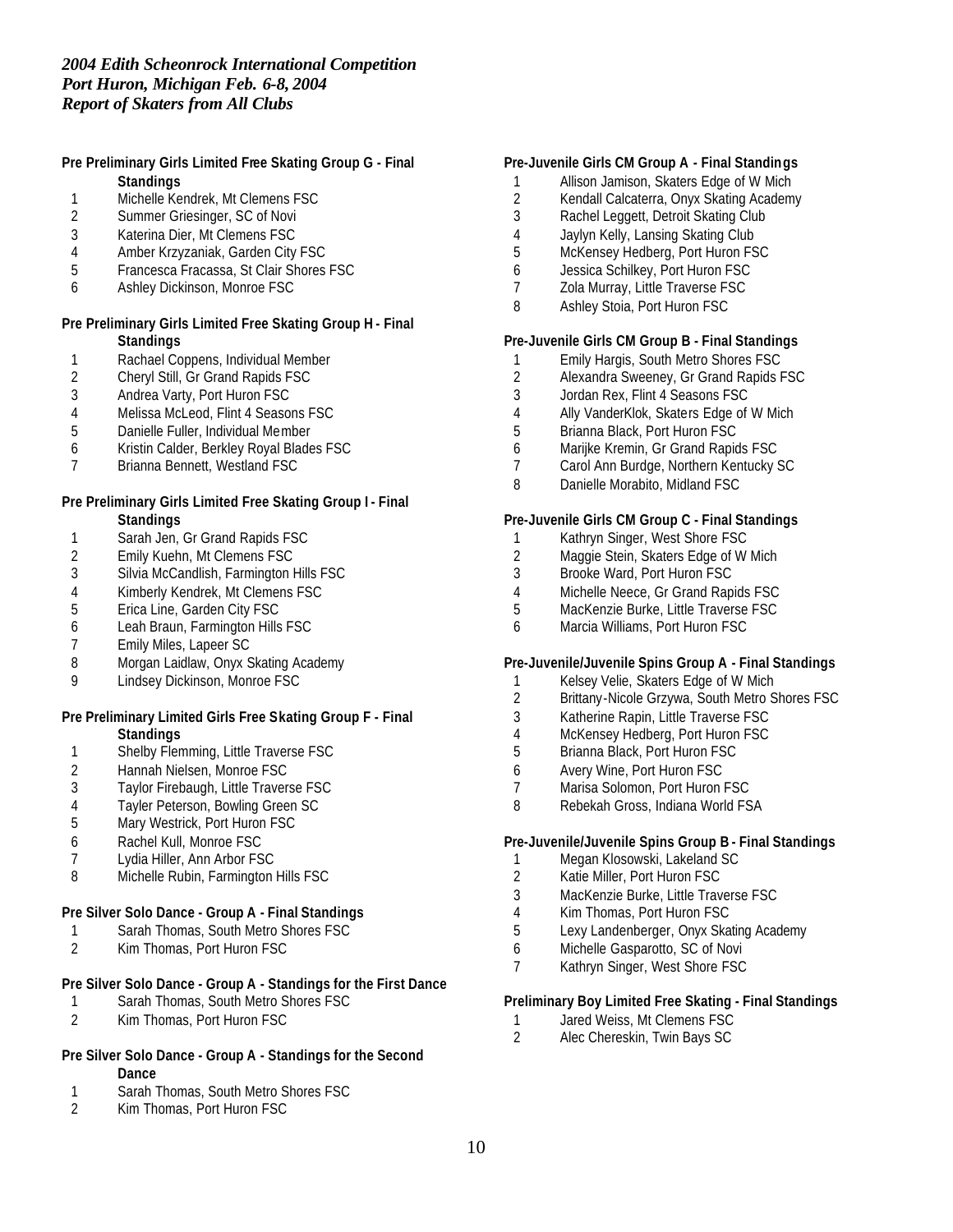## **Preliminary Boys CM - Final Standings**

- 1 Alexander Newman, SC of Novi<br>2 David Powers, Indiana World FS
- 2 David Powers, Indiana World FSA<br>3 Jared Weiss. Mt Clemens FSC
- Jared Weiss, Mt Clemens FSC
- Alec Chereskin, Twin Bays SC

## **Preliminary Boys Free Skating - Final Standings**

- Alexander Newman, SC of Novi
- David Powers, Indiana World FSA

## **Preliminary Girls CM Group A - Final Standings**

- 1 Andrea Partenio, Skaters Edge of W Mich<br>2 Eliza Somsel, Gr Grand Rapids FSC
- 2 Eliza Somsel, Gr Grand Rapids FSC<br>3 Carly Powers, Indiana World FSA
- Carly Powers, Indiana World FSA
- 4 Jean Huang, Ann Arbor FSC<br>5 Ashley Beyer, Gr Grand Rapi
- Ashley Beyer, Gr Grand Rapids FSC
- Hannah Reister, Lansing Skating Club
- Angelica Dabrowski, Indiana World FSA
- 8 India Johnson, Farmington Hills FSC

## **Preliminary Girls CM Group B - Final Standings**

- Kelly Copley, Port Huron FSC
- 2 Kyla Cools, St Clair Shores FSC<br>3 Erika Kramb, Dearborn FSC
- Erika Kramb, Dearborn FSC
- 4 Katherine Rapin, Little Traverse FSC<br>5 Regan Tang, Farmington Hills FSC
- Regan Tang, Farmington Hills FSC
- Nicole Erd, Detroit Skating Club
- Morgan Rickert, Flint 4 Seasons FSC
- 8 Caylee Gordon, Port Huron FSC<br>9 Marisa Solomon, Port Huron FSC
- Marisa Solomon, Port Huron FSC

# **Preliminary Girls CM Group C - Final Standings**

- Lauren Clark, Monroe FSC
- Kaitlyn Holland, Gr Grand Rapids FSC
- Jessica Alarid, Mt Clemens FSC
- Jennifer Neece, Gr Grand Rapids FSC
- Elizabeth Stover, Port Huron FSC
- Rebecca Cao, Ann Arbor FSC
- Catherine Cieslinski, Midland FSC
- Tayler Peterson, Bowling Green SC
- Emily Urban, Port Huron FSC

## **Preliminary Girls CM Group D - Final Standings**

- 1 Jordan Boynton, Farmington Hills FSC
- Sarah Fields, South Metro Shores FSC
- 3 Ciara Viola, South Metro Shores FSC<br>4 Lexy Landenberger, Onyx Skating Aca
- Lexy Landenberger, Onyx Skating Academy
- Sarah Poehler, Bowling Green SC
- Carrie Bonacorsi, Mt Clemens FSC
- 7 Amy Volk, Trenton FSC<br>8 Rachel Jacobson, Port H
- Rachel Jacobson, Port Huron FSC

## **Preliminary Girls Free Skating Group A - Final Standings**

- 1-TIE Jean Huang, Ann Arbor FSC
- 1-TIE Rachel Hackett, St Clair Shores FSC
- Zola Murray, Little Traverse FSC
- Ally VanderKlok, Skaters Edge of W Mich
- Angelica Dabrowski, Indiana World FSA
- Regan Tang, Farmington Hills FSC
- Katherine Rapin, Little Traverse FSC
- 8 Kelly Copley, Port Huron FSC
- Andrea Partenio, Skaters Edge of W Mich

#### **Preliminary Girls Free Skating Group B - Final Standings**

- Jessica Alarid, Mt Clemens FSC
- Karlee Smith, South Metro Shores FSC
- Taylor Wiedemann, Detroit Skating Club
- Lauren Clark, Monroe FSC
- Rebecca Cao, Ann Arbor FSC
- Cassandra Alfaro, St Clair Shores FSC
- Catherine Cieslinski, Midland FSC
- Amy Hinz, Lansing Skating Club
- Kacie Millner, Lakeland SC

## **Preliminary Girls Free Skating Group C - Final Standings**

- 1 Maegan Gilley, Trenton FSC
- 2 Jordan Brickey, South Metro Shores FSC<br>3 Erika Barnes, Individual Member
- Erika Barnes, Individual Member
- Sarah Fields, South Metro Shores FSC
- Kaitlyn Holland, Gr Grand Rapids FSC
- Connie Achtenberg, Ann Arbor FSC
- Rebekah Gross, Indiana World FSA
- 8 Rachel Jacobson, Port Huron FSC
- Bria Schreiber, Ann Arbor FSC

#### **Preliminary Girls Limited Free Skating Group D - Final Standings**

- Allison Gaereminck, Onyx Skating Academy
- Stephanie Olmsted, Lake Effect FSC
- Emily Brzezicki, St Clair Shores FSC
- Angelica Kaetzel, Gr Grand Rapids FSC
- Emily Urban, Port Huron FSC
- Chelsea Davis, South Metro Shores FSC
- Jennifer Poster, South Metro Shores FSC
- Lexy Landenberger, Onyx Skating Academy
- Jessica Shoemaker, Lakeland SC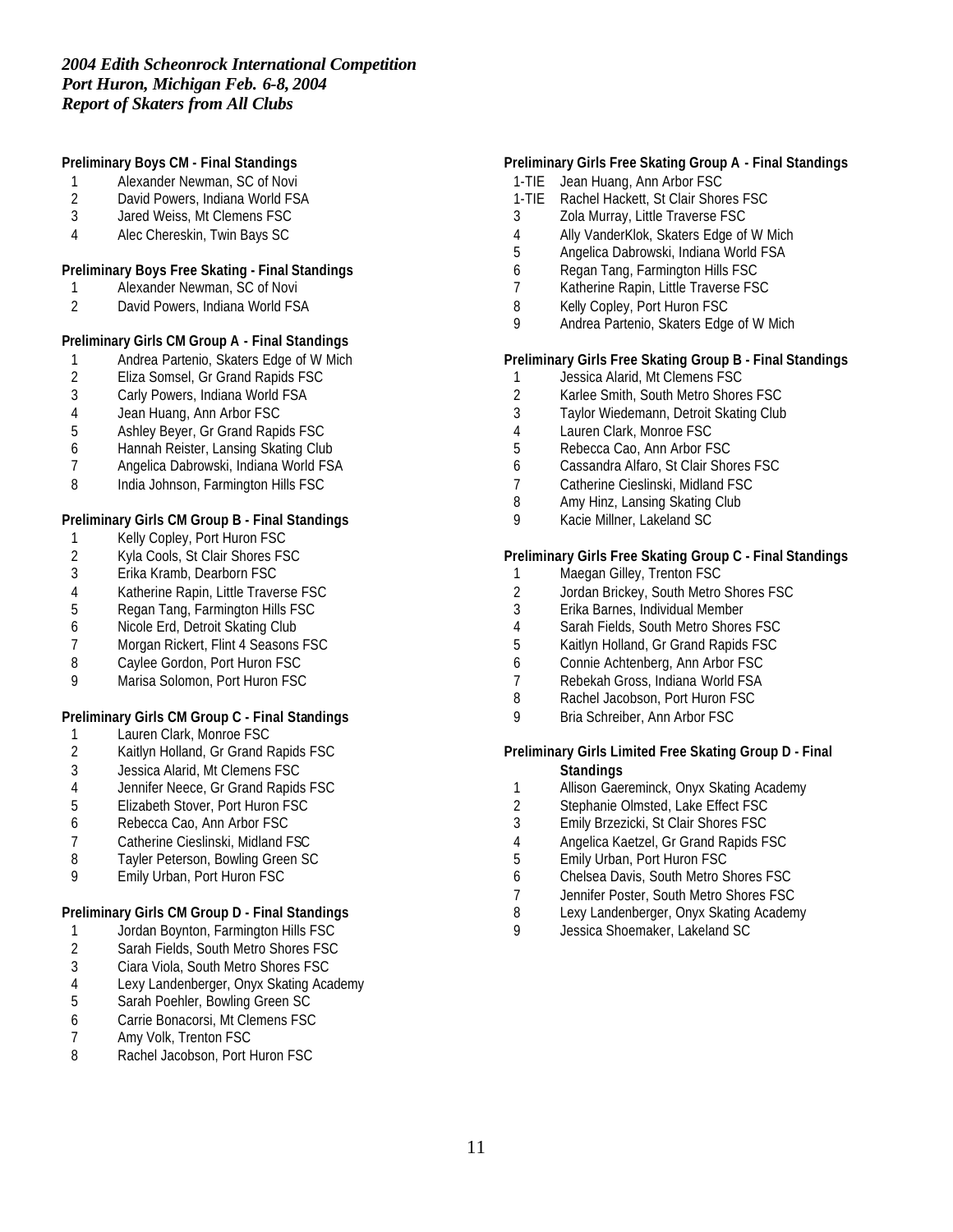# **Preliminary Girls Limited Free Skating Group E - Final Standings**

- 1 Nicole Horoszewski, South Metro Shores FSC<br>2 Sara Leo, Onyx Skating Academy
- Sara Leo, Onyx Skating Academy
- 3 Jennifer Kott, Onyx Skating Academy
- 4 Christina Kolling, Ann Arbor FSC<br>5 Amy Volk, Trenton FSC
- 5 Amy Volk, Trenton FSC
- 6 Hilary Shomo, Skate Company SC
- 7 Michelle Gasparotto, SC of Novi
- 8 Sarah Poehler, Bowling Green SC

#### **Preliminary Limited Girls Free Skating Group A - Final Standings**

- 1 Eliza Somsel, Gr Grand Rapids FSC
- 2 Elizabeth Stover, Port Huron FSC<br>3 Danielle Forhan, St Clair Shores F
- Danielle Forhan, St Clair Shores FSC
- 4 Nicole Erd, Detroit Skating Club
- 5 India Johnson, Farmington Hills FSC
- 6 Ashley Beyer, Gr Grand Rapids FSC
- 7 Ashton Miller, Lansing Skating Club
- 8 Carly Powers, Indiana World FSA
- 9 Hannah Reister, Lansing Skating Club

## **Preliminary Limited Girls Free Skating Group B - Final Standings**

- 1 Ellen Krzezewski, St Clair Shores FSC<br>2 Sarah Klieman, Onvx Skating Academy
- 2 Sarah Klieman, Onyx Skating Academy<br>3 Kyla Cools, St Clair Shores FSC
- 3 Kyla Cools, St Clair Shores FSC
- 
- 4 Sarah Daly, Detroit Skating Club<br>5 Shannon Hurst, St Clair Shores F 5 Shannon Hurst, St Clair Shores FSC
- 6 Erika Kramb, Dearborn FSC
- 7 Marisa Solomon, Port Huron FSC
- 8 Erica Miller, Onyx Skating Academy
- 9 Caylee Gordon, Port Huron FSC

## **Preliminary Limited Girls Free Skating Group C - Final Standings**

- 1 Jennifer Neece, Gr Grand Rapids FSC
- 2 Morgan Rickert, Flint 4 Seasons FSC
- 3-TIE Chelsea Evans, Midland FSC
- 3-TIE Jordan Boynton, Farmington Hills FSC
- 5 Ciara Viola, South Metro Shores FSC
- 6 Chandler Carroll, Farmington Hills FSC
- 7 Molli Keller, Trenton FSC
- 8 Jenna Shoemaker, Lakeland SC

# **Preliminary Solo Dance - Group A - Final Standings**

- 1 Shannon Hurst, St Clair Shores FSC
- 2 Molly Beni, Onyx Skating Academy
- 3-TIE Erica Miller, Onyx Skating Academy
- 3-TIE Emily Kuehn, Mt Clemens FSC
- 5-TIE Erica Line, Garden City FSC
- 5-TIE Danielle Lee, Dearborn FSC
- 7 Stephanie Olmsted, Lake Effect FSC
- 8 Katie Hochrein, Ann Arbor FSC

## **Preliminary Solo Dance - Group A - Standings for the First Dance**

- 1-TIE Shannon Hurst, St Clair Shores FSC
- 1-TIE Molly Beni, Onyx Skating Academy
- 3 Danielle Lee, Dearborn FSC
- 4 Emily Kuehn, Mt Clemens FSC
- 5 Erica Line, Garden City FSC
- 6 Erica Miller, Onyx Skating Academy
- 7 Stephanie Olmsted, Lake Effect FSC
- 8 Katie Hochrein, Ann Arbor FSC

# **Preliminary Solo Dance - Group A - Standings for the Second**

- **Dance**
- 1 Erica Miller, Onyx Skating Academy
- 2 Shannon Hurst, St Clair Shores FSC
- 3 Emily Kuehn, Mt Clemens FSC
- 4 Erica Line, Garden City FSC
- 5 Molly Beni, Onyx Skating Academy
- 6 Danielle Lee, Dearborn FSC
- 7 Stephanie Olmsted, Lake Effect FSC
- 8 Katie Hochrein, Ann Arbor FSC

#### **Preliminary Spins Group A - Final Standings**

- 1 Jean Huang, Ann Arbor FSC
- 2 Olivia Dorantes, Dearborn FSC<br>3 Erica Miller, Onyx Skating Acade
- 3 Erica Miller, Onyx Skating Academy
- 4 Chelsea Evans, Midland FSC
- 5 Rebecca Cao, Ann Arbor FSC
- 6 Angelica Dabrowski, Indiana World FSA
- 7 Zola Murray, Little Traverse FSC
- 8 Katie Gasparotto, SC of Novi

#### **Preliminary Spins Group B - Final Standings**

- 1 Ciara Viola, South Metro Shores FSC
- 2 Taylor Firebaugh, Little Traverse FSC
- 3 Sarah Poehler, Bowling Green SC<br>4 Jessica Shoemaker, Lakeland SC
- 4 Jessica Shoemaker, Lakeland SC<br>5 Bria Schreiber, Ann Arbor FSC
- 5 Bria Schreiber, Ann Arbor FSC
- 6 Sara Chrzanowski, Onyx Skating Academy
- 7 Amanda Cavanaugh, Onyx Skating Academy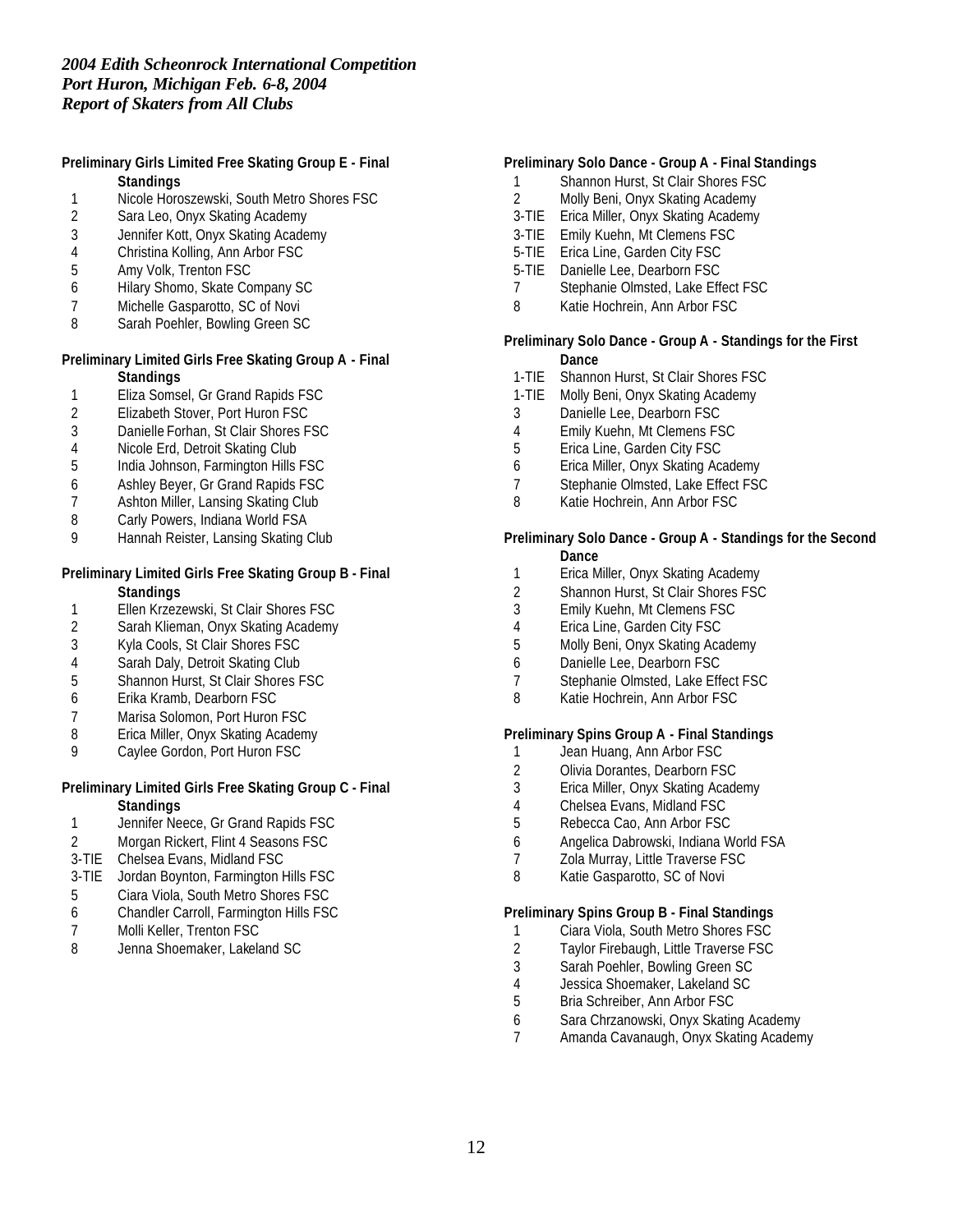# **Pre-Preliminary Boys CM - Final Standings**

- Eric Teale, Skate Company SC
- 2 Ryan Mavity, Southwest Michigan SC<br>3 Ruoxi Fu. Farmington Hills FSC
- Ruoxi Fu, Farmington Hills FSC
- Jake Kramer, Midland FSC
- Jack Spitzer, Southwest Michigan SC
- Tom Spitzer, Southwest Michigan SC
- Derek Jacob, Midland FSC
- 8 Shayne Kelly, Lansing Skating Club
- Alan Warner, Midland FSC

# **Pre-Preliminary Girls CM Group A - Final Standings**

- Rachael Moblo, Skaters Edge of W Mich
- Ashton Miller, Lansing Skating Club
- Melanie Laughlin, Bowling Green SC
- Carly Hagan, Lansing Skating Club
- Anastasia Worthy, Dearborn FSC
- Paige Pringle, St Clair Shores FSC
- Kaitlyn Lawson, Port Huron FSC
- Erin Weber, Port Huron FSC

## **Pre-Preliminary Girls CM Group B - Final Standings**

- 1-TIE Esther Edwards, Detroit Skating Club
- 1-TIE Caitlin Cervenak, Detroit Skating Club
- 1-TIE Maggie Blackmer, Bowling Green SC
- Rebecca Fracassa, St Clair Shores FSC
- Rachael Henninger, Port Huron FSC
- Lindsey Lawson, Port Huron FSC

## **Pre-Preliminary Girls CM Group C - Final Standings**

- Sarah Budde, Lansing Skating Club
- Emily Griswold, Berkley Royal Blades FSC
- Julia Welton, Onyx Skating Academy
- Lauren Shuff, Midland FSC
- Ashley Rucha, Onyx Skating Academy
- Kirsten Warner, Midland FSC
- Katelyn Klinesteker, Skaters Edge of W Mich
- 8 Samantha Stephens, Port Huron FSC

## **Pre-Preliminary Girls CM Group D - Final Standings**

- Kristi O'Bryan, Bowling Green SC
- Cassaundra Wroten, SC of Novi
- Jessa Dmytryszyn, South Metro Shores FSC
- Ehrin Lingeman, Bowling Green SC
- 5 Hannah Forgey, Lansing Skating Club<br>6 Maggie Hire, Gr Grand Rapids FSC
- 6 Maggie Hire, Gr Grand Rapids FSC<br>7 Paris Wood, Flint 4 Seasons FSC
- 7 Paris Wood, Flint 4 Seasons FSC<br>8 Rachel Kull, Monroe FSC
- Rachel Kull, Monroe FSC

#### **Pre-Preliminary Girls CM Group E - Final Standings**

- Shelby Flemming, Little Traverse FSC
- 2 Molli Keller, Trenton FSC<br>3 Tavlor Firebaugh, Little Tr
- Taylor Firebaugh, Little Traverse FSC
- Michelle Kendrek, Mt Clemens FSC
- Amber Krzyzaniak, Garden City FSC
- Francesca Fracassa, St Clair Shores FSC
- Shelby Wood, Flint 4 Seasons FSC
- Jennifer Poster, South Metro Shores FSC

## **Pre-Preliminary Girls CM Group F - Final Standings**

- 1 Danielle Fuller, Individual Member<br>2 Kristin Calder, Berkley Roval Blade
- Kristin Calder, Berkley Royal Blades FSC
- Cheryl Still, Gr Grand Rapids FSC
- 4-TIE Mary Westrick, Port Huron FSC
- 4-TIE Rachael Coppens, Individual Member
- Katerina Dier, Mt Clemens FSC

#### **Pre-Preliminary Girls CM Group G - Final Standings**

- Madeline Berkowitz, Ann Arbor FSC
- Leah Braun, Farmington Hills FSC
- Nicole Horoszewski, South Metro Shores FSC
- 4 Emily Kuehn, Mt Clemens FSC<br>5 Andrea Varty, Port Huron FSC
- Andrea Varty, Port Huron FSC
- Morgan Laidlaw, Onyx Skating Academy
- Kimberly Kendrek, Mt Clemens FSC

#### **Pre-Preliminary Spins Group A - Final Standings**

- Annie Rosentreter, Trenton FSC
- Lindsey Lawson, Port Huron FSC
- Erin Maki, Onyx Skating Academy
- Anna Li, Ann Arbor FSC
- Paige Mason, Ann Arbor FSC
- Chelsea Walker, SC of Novi
- Caitlin Cervenak, Detroit Skating Club

#### **Pre-Preliminary Spins Group B - Final Standings**

- Kristi O'Bryan, Bowling Green SC
- Cassaundra Wroten, SC of Novi
- Shelby Flemming, Little Traverse FSC
- Andrea Varty, Port Huron FSC
- Tayler Peterson, Bowling Green SC
- Emily Miles, Lapeer SC
- Summer Griesinger, SC of Novi

#### **Restricted Girls Intermediate Free Skating Group A - Final Standings**

- 1 Danielle Choiniere, Flint 4 Seasons FSC
- Staci Krupp, Flint 4 Seasons FSC
- Melissa Crawford, Flint 4 Seasons FSC
- Ashley Herty, Berkley Royal Blades FSC